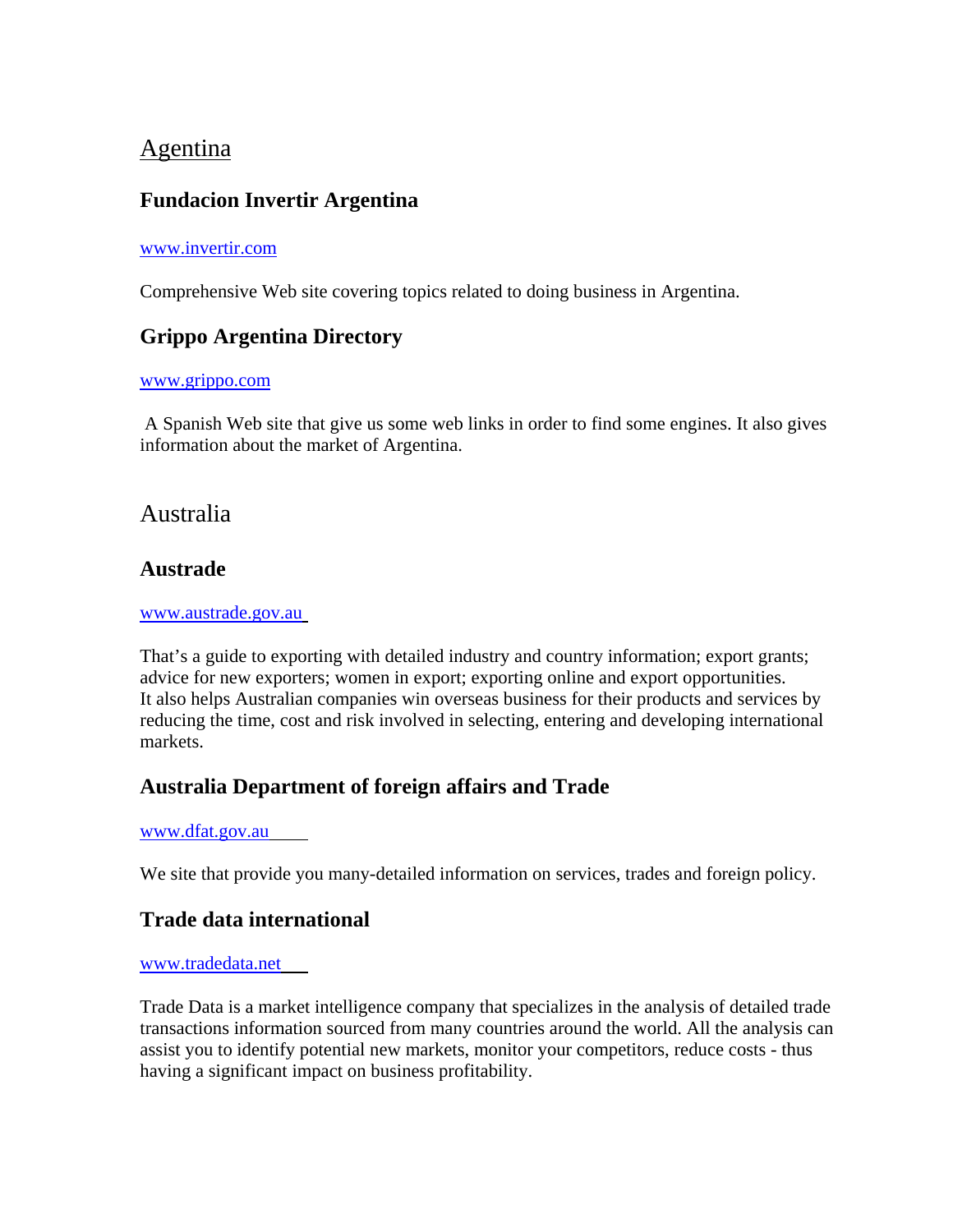## **Web Wombat**

#### [www.webwombat.com.au](http://www.webwombat.com.au/)

That's an Australian search engine with a very huge database of searchable information in Australia.

### Austria

### **Austrian Worldport**

#### [www.worldport.at/index.html](http://www.worldport.at/index.html)

A interessant website that provides information about Austria and business in the country (name of the companies).It also gives some marketing, legal , investment, travel and one-line services.

### **AustroNaut**

#### [www.austronaut.at](http://www.austronaut.at/)

An Austrian website engine. Useful to fond some business or anything in Austria. The web site is in German.

## Belgium

### **Belgian and Luxembourg Exports**

#### [www.belgiumexports.com](http://www.belgiumexports.com/)

Web page for import and export companies based in Belgium and Luxembourg. It gives some details company profiles.

### **Scoot, the Belgium Business Directory**

#### [www.scoot.be](http://www.scoot.be/)

A very useful web site for finding quickly French and Belgian companies. You can do your research by key words, names or activities.

### **Webwatch**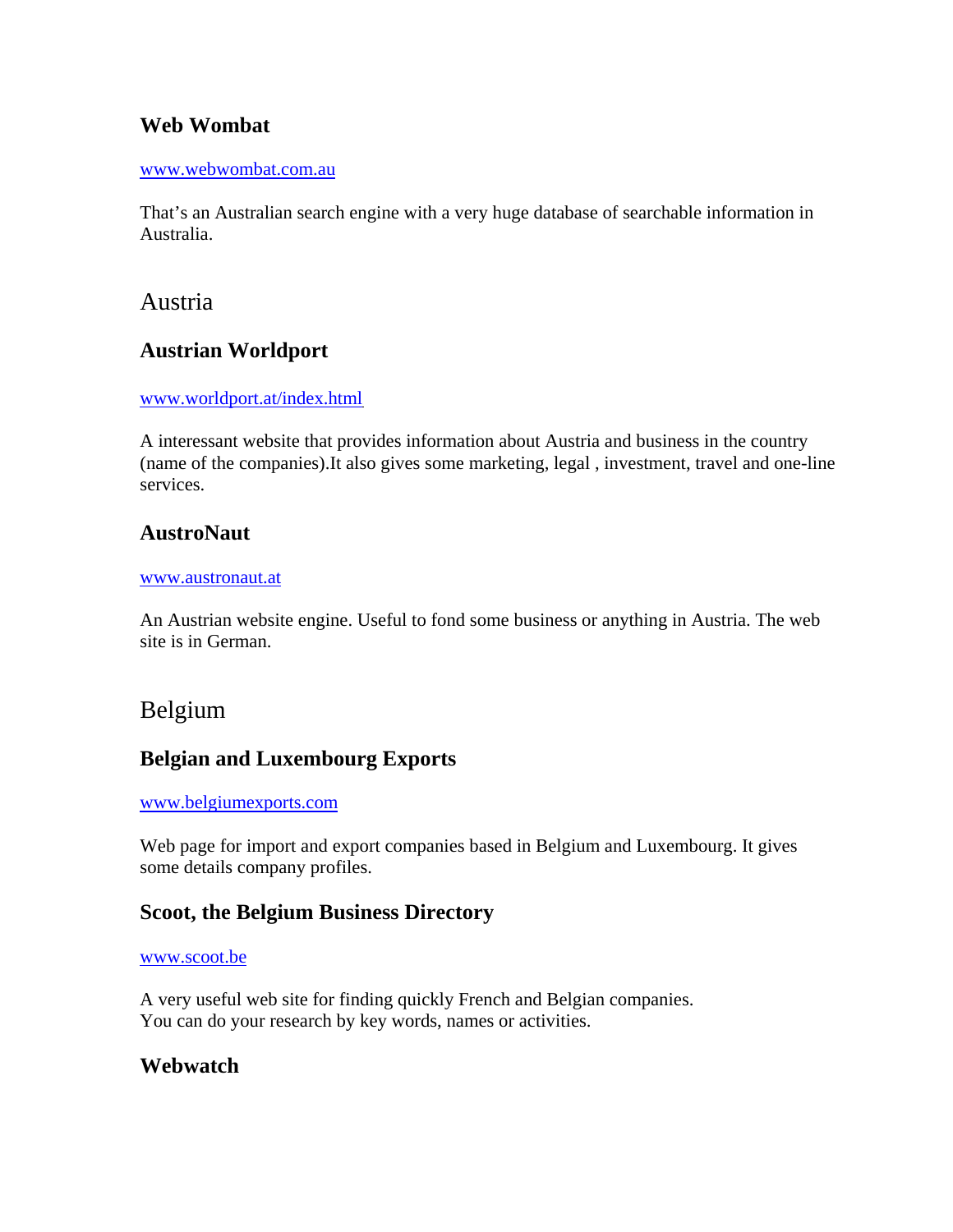#### [www.webwatch.be](http://www.webwatch.be/)

A directory and search engine of any business in the country.

# Bolivia

### **Bolivia Web**

#### [www.boliviaweb.com/](http://www.boliviaweb.com/)

This Web site for Bolivia includes business, communications, government, and travel links, as well as a chat room and classifieds.

## Brazil

## **BrazilBiz**

#### [www.brazilexporters.com](http://www.brazilexporters.com/)

A web site which assist many companies to make business in Brazil. It provides a huge data base, some mailing list and Brazilian yellow pages.

## **Brazil Now Online**

#### [www.brazilnow.com](http://www.brazilnow.com/)

Free English-language international magazine, published every two months. Provides high value information on business and investment opportunities and foreign trade. The international magazine of the Brazilian Foreign Trade Association.

## **BrazilTradeNet**

#### [www.braziltradenet.gov.br](http://www.braziltradenet.gov.br/)

On BrazilTradeNet you can browse, free of charge**,** the most complete database on importer companies in Brazil, trade opportunities, market analysis**,** and events in Brazil and abroad**.**  You can also check a variety of publications, seminars and economic indicators, among other products and services. Offers information on trade fairs and other events in Brazil

## **Brazillian Web Resources**

[www.brazilcham.com/other\\_brazilian\\_web\\_resources.htm](http://www.brazilcham.com/other_brazilian_web_resources.htm)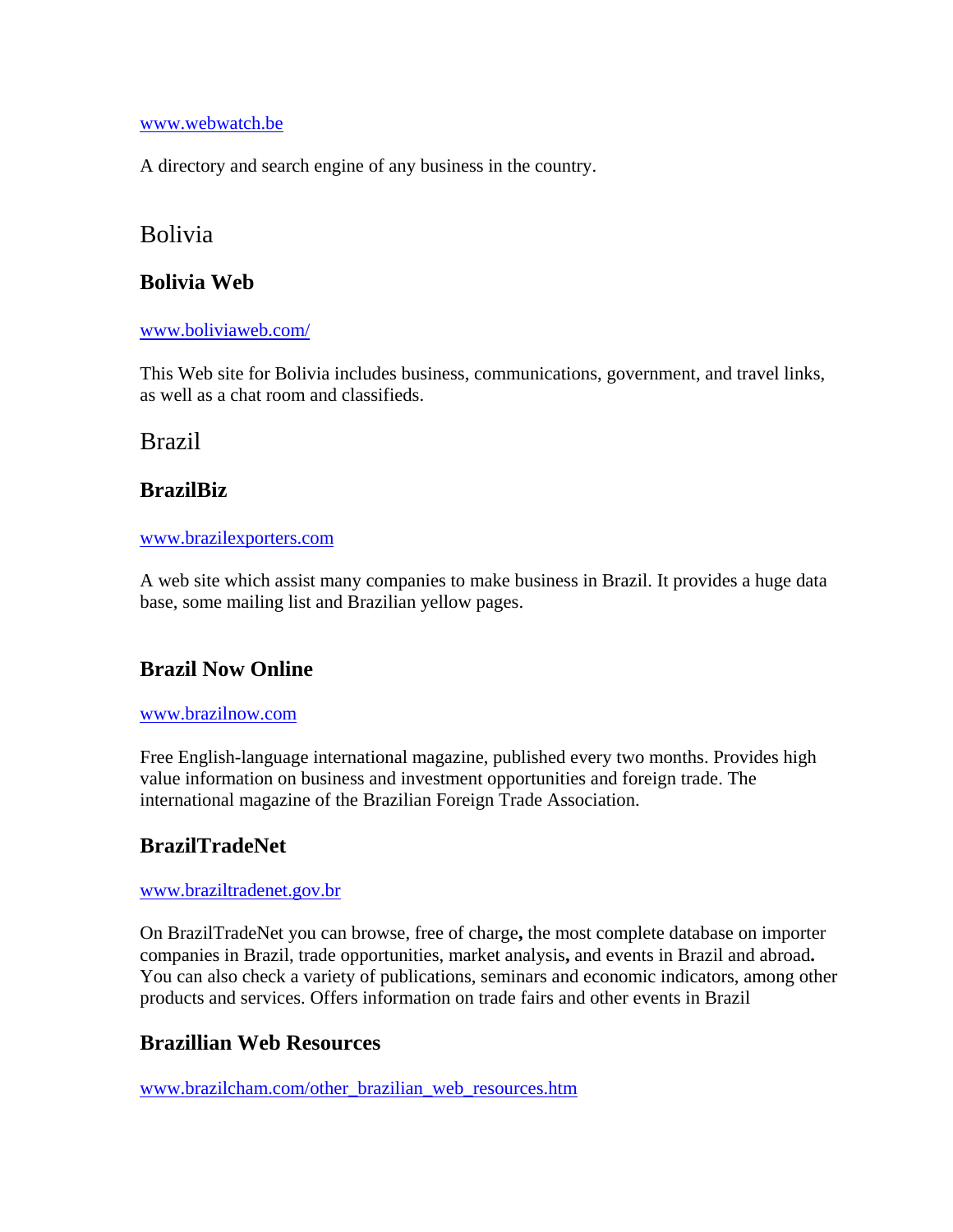A member directory searchable by name or product/service description; includes government sites, financial institutions and media. Published by the Brazilian American Chamber of Commerce.

### **Us-Brazil.com**

#### [www.usbrazil.com](http://www.usbrazil.com/)

Offers a network of business partners that provide relevant services, including consulting, market research, direct marketing and fulfillment services, public relations, and translation services.

# BULGARIA

# **Bulgaria.Com**

#### [www.bulgaria.com](http://www.bulgaria.com/)

Business, services, travel, government, history, art, chat rooms and links are all included in this business and general information site.

### **Bulgarian Industrial Association**

#### [http://b2b.bia-bg.com](http://b2b.bia-bg.com/)

Directory of regional associations, branch chambers, economic focus, legal framework, investments, calendar, regulations, and translation services.

# CANADA

### **Canada Business Directory**

[www.cdnbusinessdirectory.com](http://www.cdnbusinessdirectory.com/)

Directory of businesses organized by province.

## **Department of Foreign Affairs and International Trade**

#### [www.dfait-maeci.gc.ca](http://www.dfait-maeci.gc.ca/)

Official Web site of the Department of Foreign Affairs with links to trade, investment, market information, exporting programs and services, plus a directory.

### **Doing Business in Canada**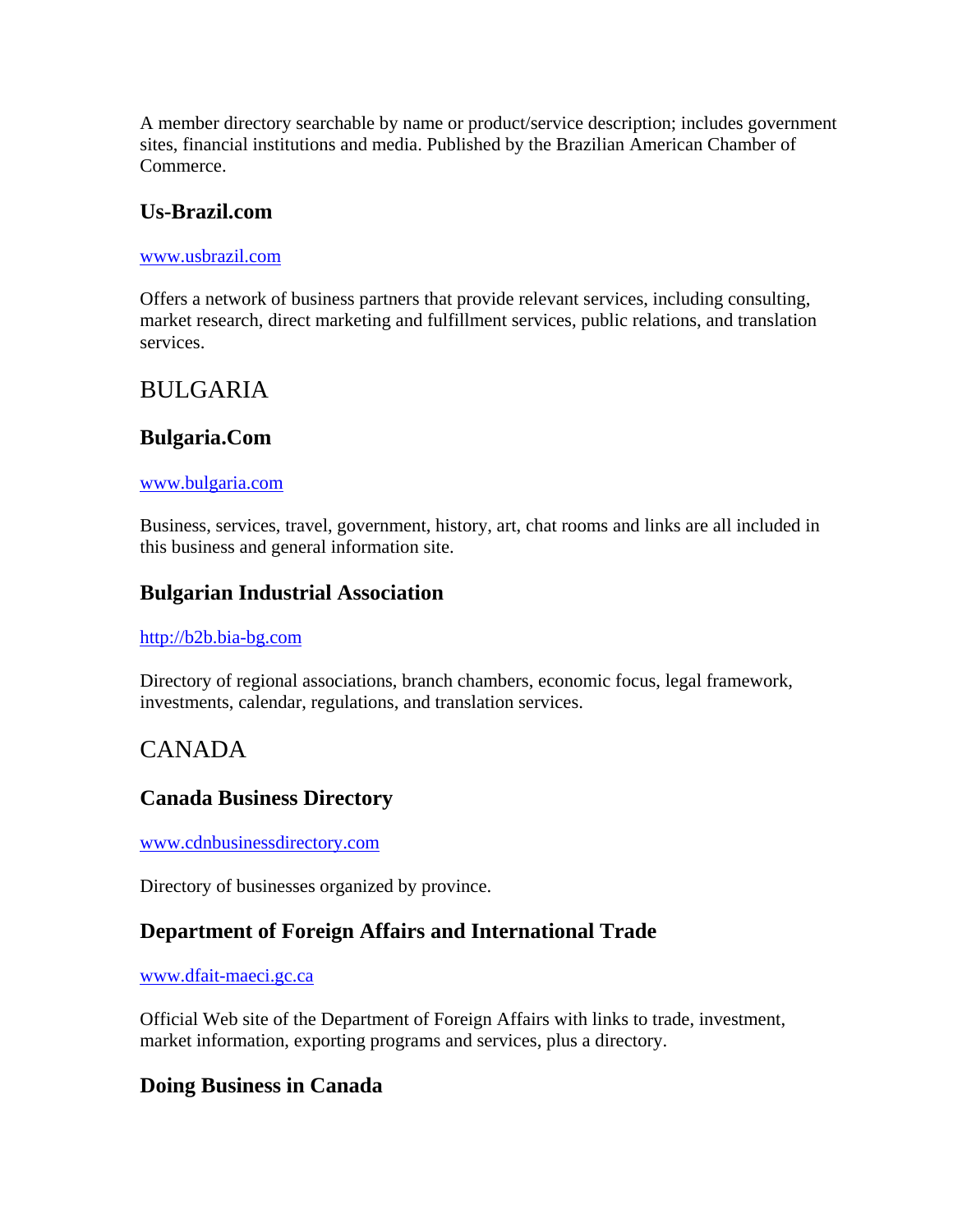#### [www.dbic.com](http://www.dbic.com/)

Includes the online Canadian Business Guide, which is a resource for companies planning to do business in Canada as well as companies already doing business in Canada. Offers an overview of the Canadian market, information on importing and exporting, and establishing a business in Canada.

## **Statistics Canada**

#### [www.statcan.ca](http://www.statcan.ca/)

Comprehensive government site producing statistics on Canadian population, resources, economy, society, and culture. International Trade is one of the numerous categories of economic statistics.

## **Strategis**

### <http://strategis.ic.gc.ca/engdoc/main.html>

This Web site includes company directories; industry and professional associations; sector analysis and statistics; information on international trade, legislation, regulation, financial management, provinces and territories.

# CHILE

## **ChileNet**

### [www.chilenet.cl](http://www.chilenet.cl/)

Includes a comprehensive business directory, as well as various links relating to business opportunities in Chile. Very comprehensive. In English, Spanish, and Portuguese..

## **ProChile**

### [www.prochile.cl](http://www.prochile.cl/)

Comprehensive database of companies and products from Chile and up-to-date information for international businesses seeking opportunities in trade and investment. In Spanish, sponsored by the Chilean Trade Commission.

# CHINA

## **BLI Internet Center for Chinese Products**

[www.buildlink.com](http://www.buildlink.com/)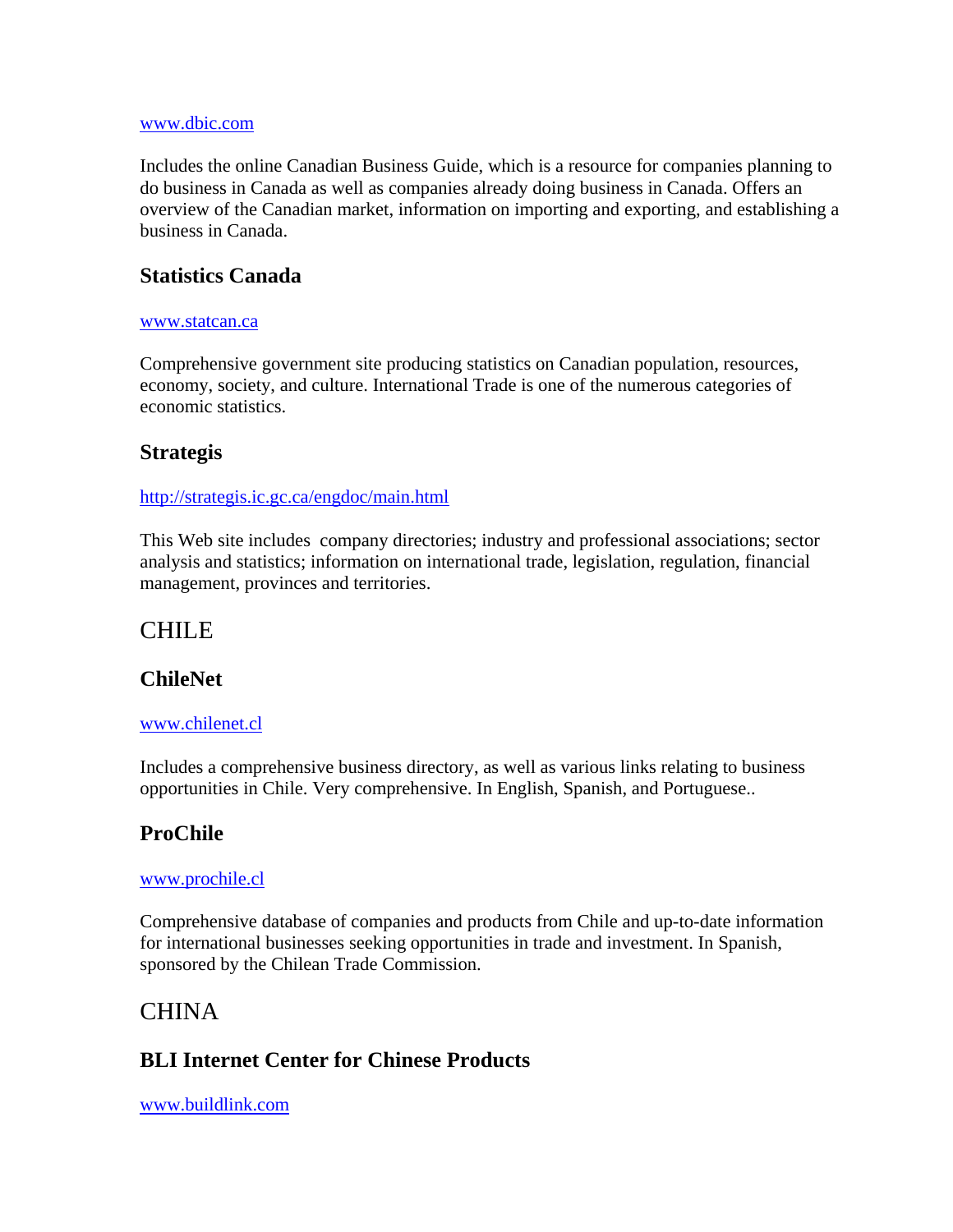Build Link International provides listings of Chinese products, companies, investment opportunities, joint ventures, product bidding and general information.

### **China Council for the Promotion of International Trade**

#### [www.ccpit.org](http://www.ccpit.org/)

The CCPIT comprises enterprises and organizations representing the economic and trade sectors in China. It is the most important and the largest institution for the promotion of foreign trade in China. In English and Chinese.

## **China Daily Biz News**

#### [www.chinadaily.com.cn](http://www.chinadaily.com.cn/)

The business section of the online China Daily news service. Numerous categories of links cover all major business and industrial sectors and services. In English and Chinese.

## **China Economic Opportunity Trade Mission**

#### [http://china-inc.com](http://china-inc.com/)

A website that promote and support businesses between North American and Chinese enterprises. It provides some trade leads for China and from China.

## **China Today**

#### [www.chinatoday.com](http://www.chinatoday.com/)

Provides links to banking and finance, culture, diplomatic missions, government, agencies and services, health, international trade, investment and business opportunities, produce, legal services and law and more.

### **US- China Chamber of commerce**

#### [www.usccc.org](http://www.usccc.org/)

The United States of America-China Chamber of Commerce (USCCC) is a not-for-profit, binational membership organization dedicated to developing increased U.S.-China trade and investment activities by assisting American and Chinese companies, professionals and the general public to better understand the business environments and cultural traditions relevant to successfully doing business in both countries. The USCCC also aids both American and Chinese companies in locating suitable business partners for trade and investments, and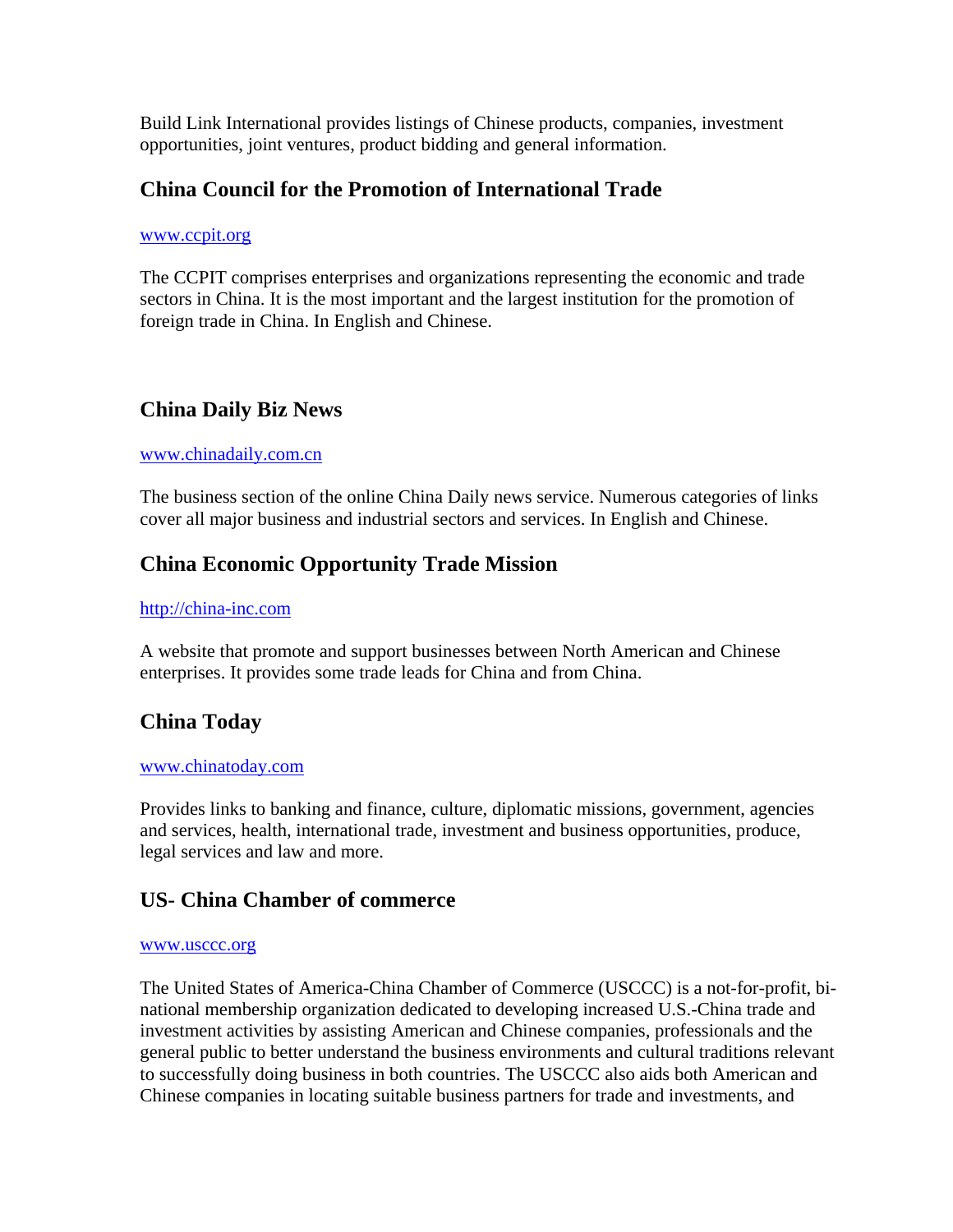provides important governmental and business introductions for companies of all sizes in the U.S. and China.

## Cuba

### **Cubafirst**

#### [www.cubafirst.com](http://www.cubafirst.com/)

Website that offers full formation and registration service of International Business companies. It also helps you to begin business with any local partner. The web site provides some information about commercial relations with foreign firms: administration tariffs; real estate and building; and business consulting gallery.

# Czech Republic

## **Czech Republic Business Guide**

#### [http://czech.kiwano.net](http://czech.kiwano.net/)

Provides many information about the Czech republic; Business opportunity, banking taxes and auditing, infrastructure and construction, communication and telecommunication. It provides many details to conduct business in the country.

# Denmark

## **Danish Exporter**

#### [www.danishexporters.dk](http://www.danishexporters.dk/)

A search engine that contains an export business directory. It includes information about investments in Denmark, Danish industry, media and statistics. We can find other useful information about the country.

### **Invest in Danemark**

### [www.investindk.com](http://www.investindk.com/)

Web site that helps foreign companies considering the possibility of establishing business operations in Denmark. Through active, focused marketing efforts in North America, Asia and Europe, potential investors are given an insight into the business opportunities that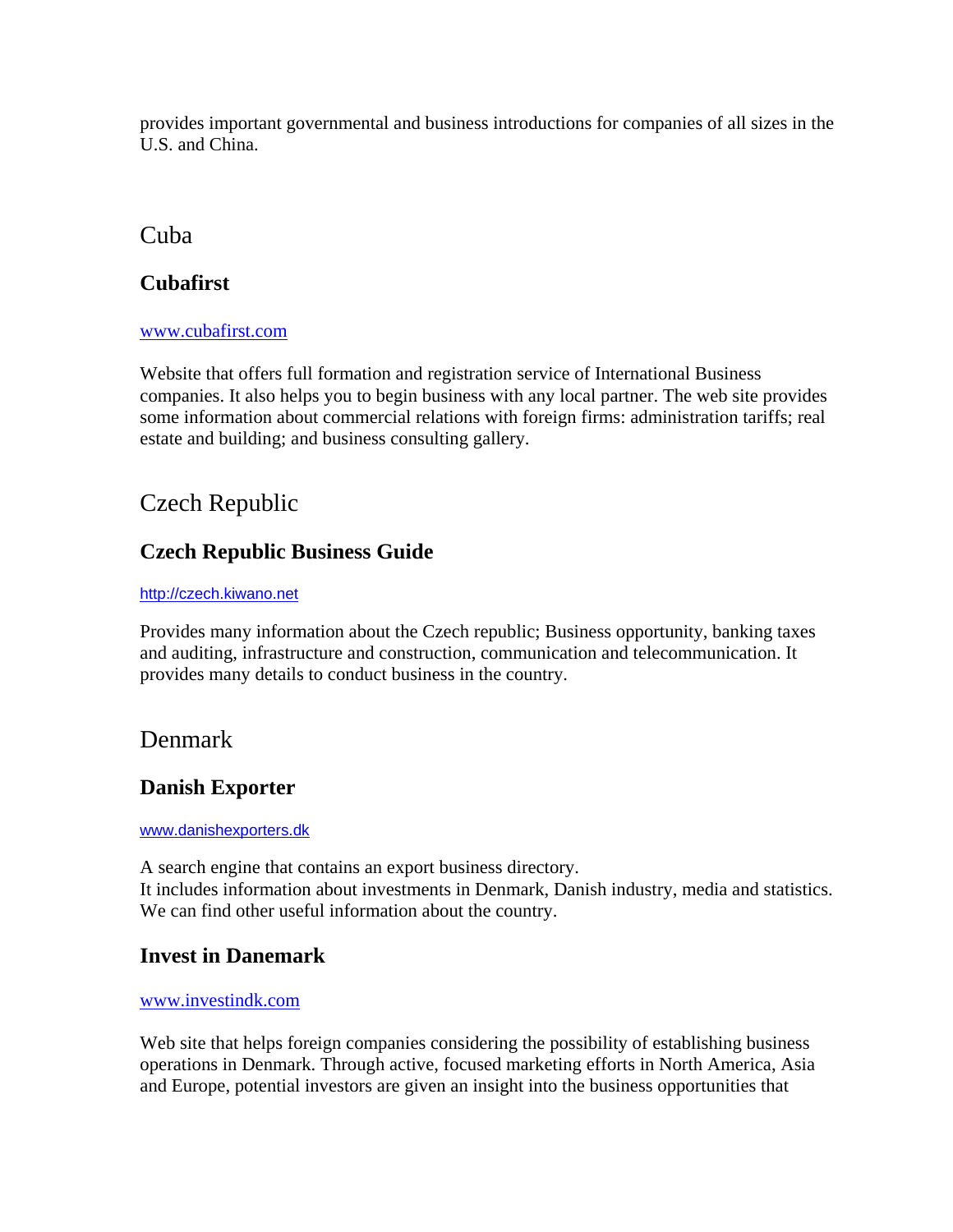Denmark can offer. It provides news and information, facts and figures, company profiles and business network and links.

# Ecuador

### **Ecuador**

#### [www.ecuador.org](http://www.ecuador.org/)

Embassies website of Ecuador in Washington DC. It provides some information about economy and trade.

# Egypt

# **Egyptian Exporter Association**

### [www.expolink.org](http://www.expolink.org/)

This is the website of "Egyptian Exporters Association"

EEA is a nonprofit organization founded by the Egyptian private sector exporters in 1997. It develops Egyptian non-traditional exports and increase Egyptian exporters' competitive advantage, helping them reach, and compete, in targeted markets with sophisticated and enhanced products or services matching international market demands.

# **Egyptian Trade Directory**

### [www.egtrade.com](http://www.egtrade.com/)

Free service that can be used to locate factories, import and export companies, agent, banks, hotels, insurance companies. Visitors can sign up for regular e-mail with company listing updates for a specific field of interest.

# Finland

# **Contact Finland**

### [www.contactfinland.fi](http://www.contactfinland.fi/)

 A guide to Finnish business services, organizations and authorities. France

### **Business in Europe**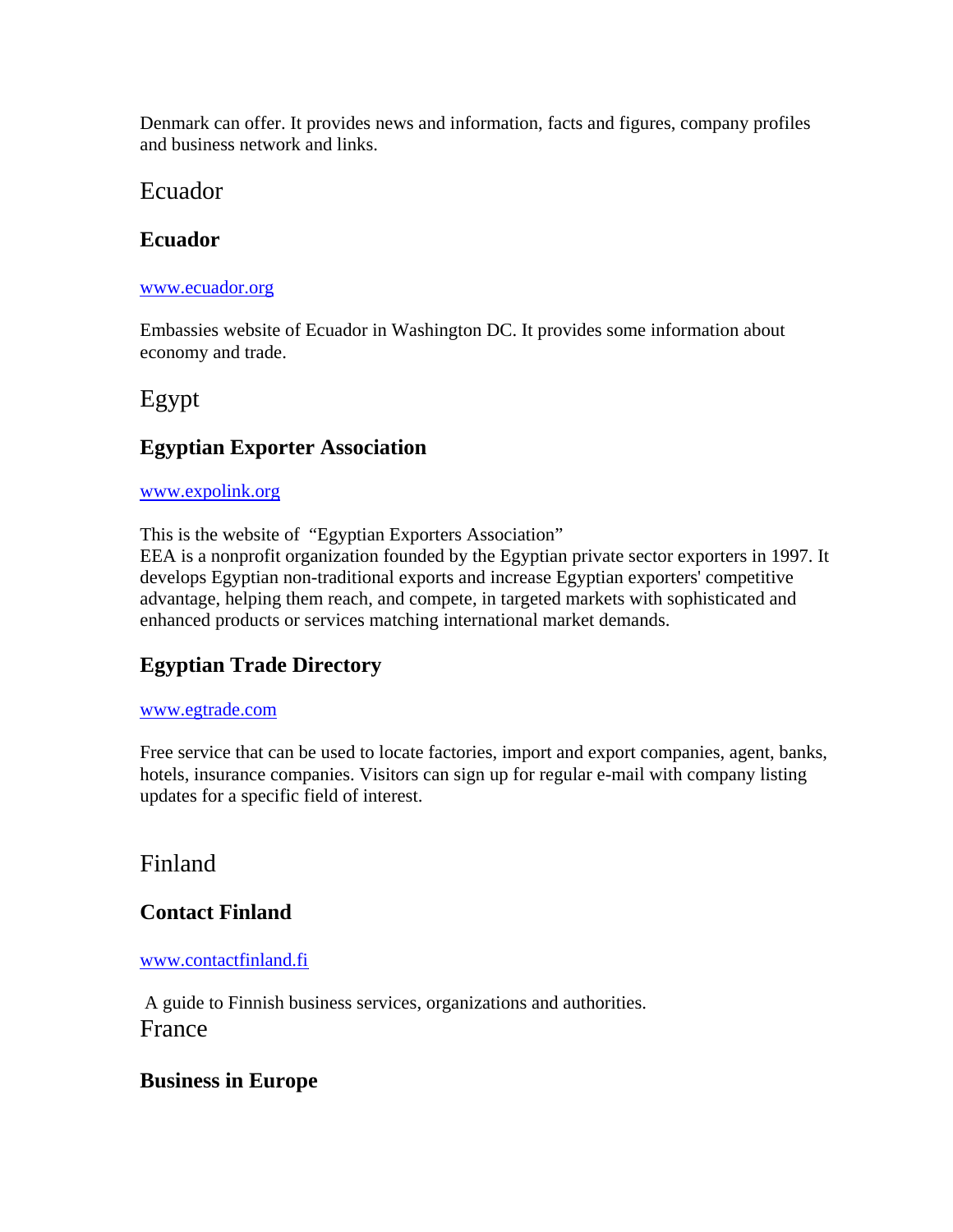[www.business-in-europe.com](http://www.business-in-europe.com/)

Web links in French, English and German. It helps foreign companies to establish their activities in Europe and particularly in France. The councilors of this web site help you and provide a lot of advices to make business in France.

### **Invest in France**

#### [www.investinfrance.org](http://www.investinfrance.org/)

This web site provides some helps for American and Canadian companies to make business in France. It also gives a list of different events. All in all, it gives some advices and some companie names that could be helpful for an establishment in France

## **Ministry of Foreign Affairs**

#### [www.france.diplomatie.fr](http://www.france.diplomatie.fr/)

Diplomatic web sites, which give us a lot of information about France. We can find politics, economics and cultural information.

### Germany

### **DeTeMedien**

#### [www.teleauskunft.de](http://www.teleauskunft.de/)

German Telekom posts as a yellow-page directory comprising all of Germany.

### **Eule**

#### [www.eule.de](http://www.eule.de/)

A German search engine and portal in the German language.

### **German Business Center**

#### [www.guj-wpo.de](http://www.guj-wpo.de/)

A German site that provides news, stock market, politics, economics, and private business and news from Germany.

### **German Info**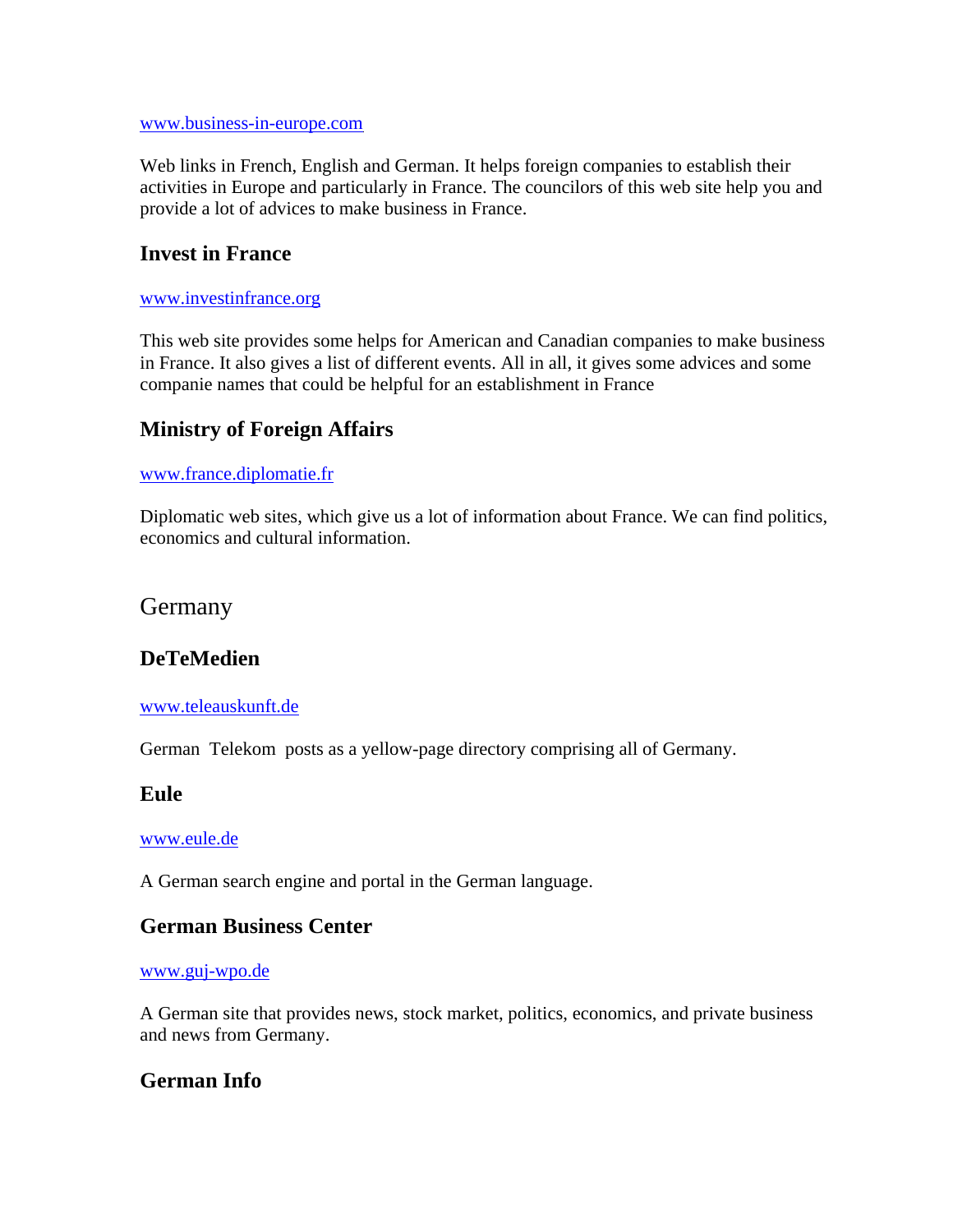#### [www.germany-info.org](http://www.germany-info.org/)

Embassy of Germany in US. Contains information on business operations in Germany and the German economy. Includes answers to tax questions.

### **Globis**

#### [www.messe.de/globis\\_e](http://www.messe.de/globis_e)

A search engine and portal in German and English that offers a supplier database searchable by company, brand name or product; also contains a business center with economic and business information, and trade fairs taking place at the Hanover Convention Center.

### **BusinessLink**

#### [www.businesslink.ch](http://www.businesslink.ch/)

A product and services search engine, convention guide and buyer contact list for Switzerland and Germany (in German).

### **Greece**

## **Hellenic Foreign Trade Board**

#### [www.hepo.gr](http://www.hepo.gr/)

Trade includes an exporter directory, newswatch, a phone-number converter, converter, country profile, economic overview, Fundesa's business guidebook, traditional and nontraditional investment area, business assistance and support institutions.

## **Go Greece**

#### [www.gogreece.com](http://www.gogreece.com/)

Internet Directory of Links to Greek travel, business, finance, education, news, government, and more. In English

## Guatemala

### **Guatemala Yellow pages**

[www.paginasmarillas.com/pagamanet/guatemala/home.aspx](http://www.paginasmarillas.com/pagamanet/guatemala/home.aspx)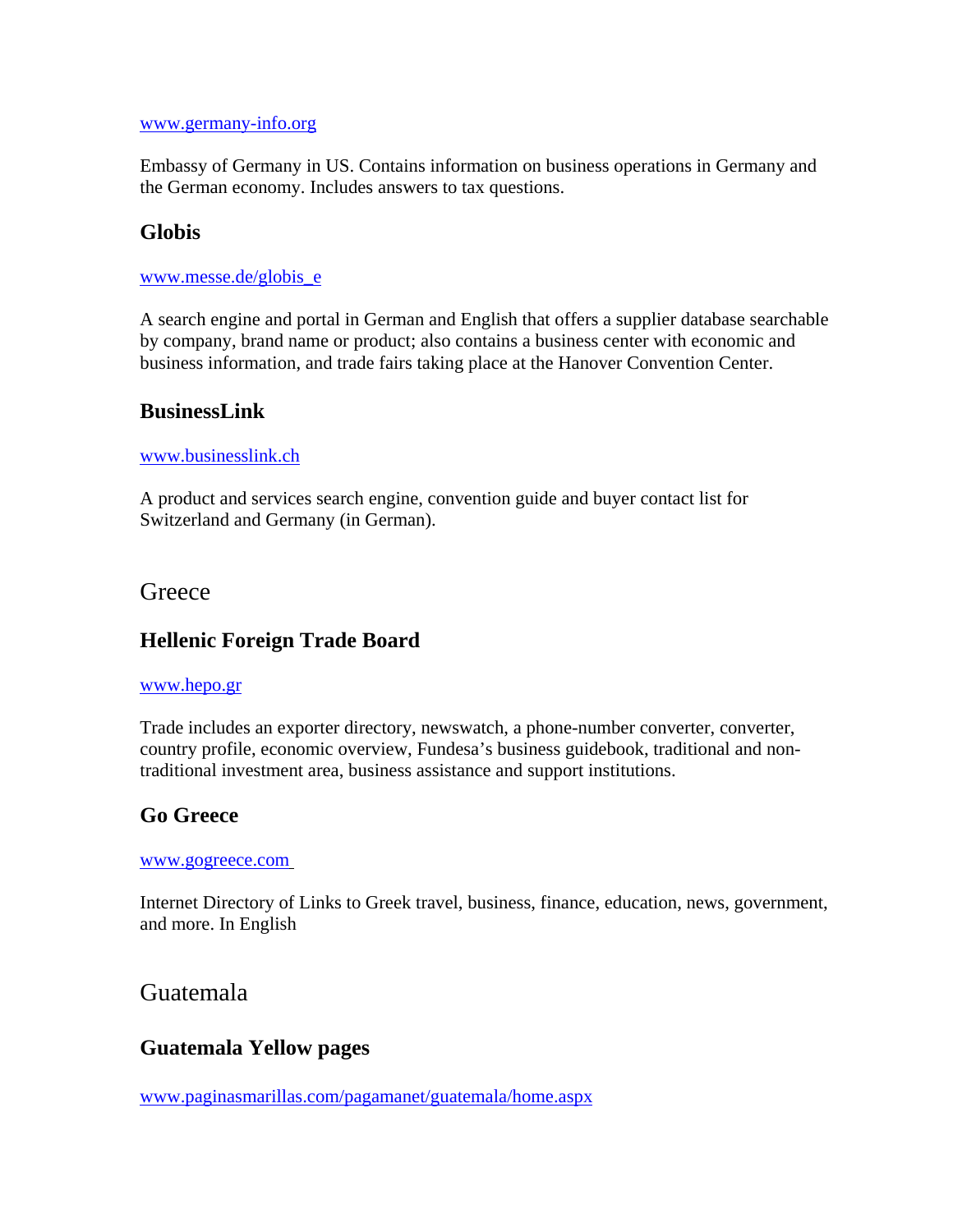Directory of business, with contact information. In Spanish

### **Guatemala Online**

#### [www.quetzalnet.com](http://www.quetzalnet.com/)

Web site that provides information about the Guatemalan market and advices to invest in Guatemala. It also provides a directory of exporter from Guatemala, news and economic overview.

## Honduras

### **Honduras Internet Directory**

#### [www.hondirectorio.com](http://www.hondirectorio.com/)

Links to all manner of Honduras related information, including business, industry, and technology.

### **Hondu-Web**

#### [www.marrder.com/hw](http://www.marrder.com/hw)

Includes the online version of the Honduras The Week magazine, as well as content on travel and industry.

# **Hong Kong**

### **Hong Kong and Chinese Stocks Live**

#### [www.int.quamnet.com](http://www.int.quamnet.com/)

These services provide daily market reports. It also provides some news and helps users to make research about Hong Kong.

### **SMENet**

#### [www.sme-cma.org.hk](http://www.sme-cma.org.hk/)

A search engine. Research could be done by product or services. It also provides a search list by classification.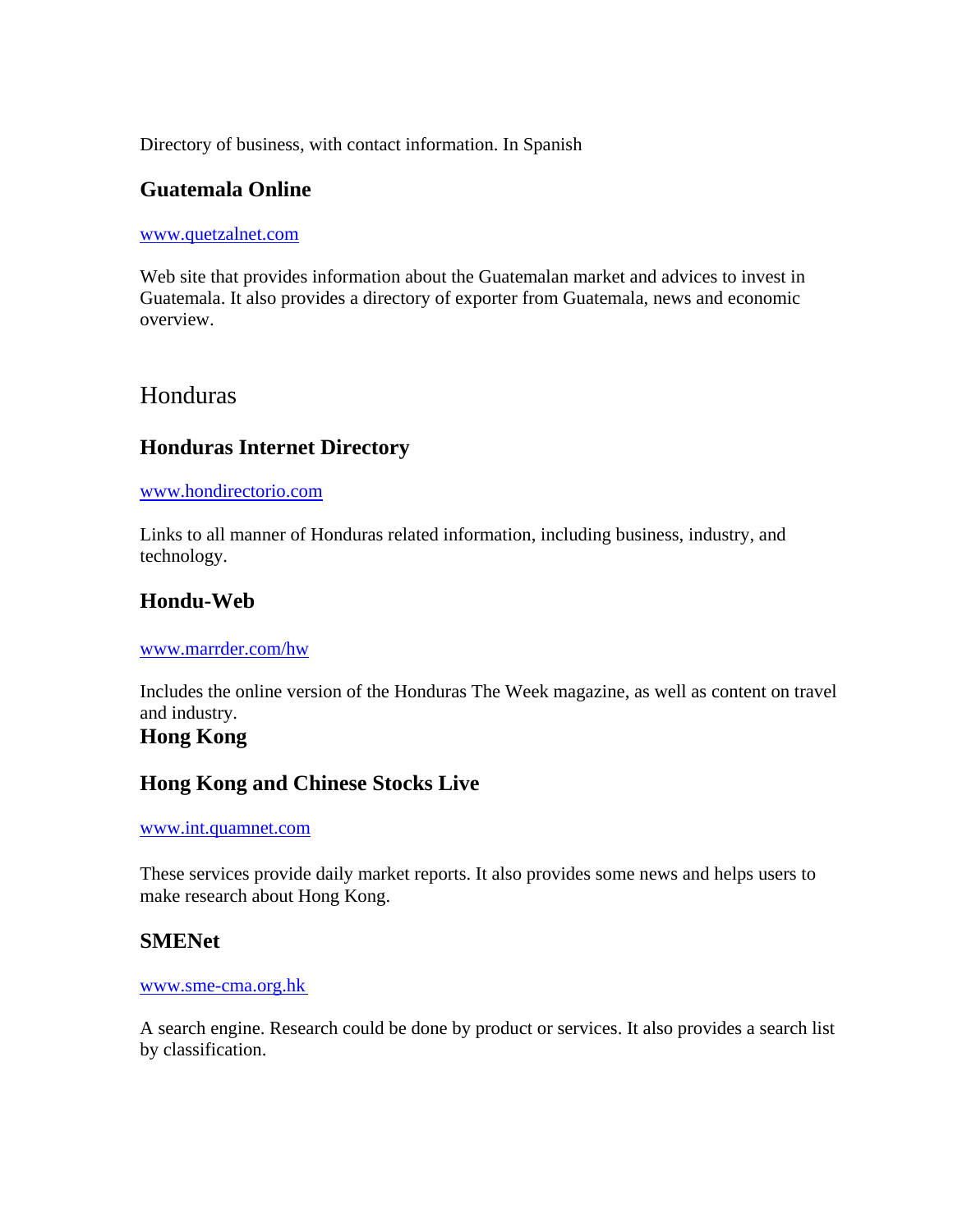# Hungary

# **Hungary Around the Clock**

#### [www.access-hungary.hu](http://www.access-hungary.hu/)

An online guide to news and business information in Hungary. In English.

### **Hungarian yellow pages**

[www.yellowpages.hu](http://www.yellowpages.hu/) 

A directory of any business in Hungary. Available in English and German.

# India

# **Link India**

#### [www.link-india.com](http://www.link-india.com/)

A comprehensive search engine to make research in India.

## **India Trade Zone**

#### [www.indiatradezone.com](http://www.indiatradezone.com/)

Indian web site that provides trade leads but also Indian suppliers, buyers and products from anywhere. It connect s Indian exporters and foreign companies.

# **Trade India**

#### [www.trade-india.com](http://www.trade-india.com/)

A major reference site containing an exporter Yellow pages, Indian importers directory, top 1000 companies of India, trade leads, Newsletter, forums and links.

## **Web India**

#### [www.webindia.com](http://www.webindia.com/)

WebIndia is a leading Indian business and technology consultancy. The site helps Indian businesses successfully sell products, explore import and export opportunities, and exploit the possibilities of technical collaboration with the Internet as the medium.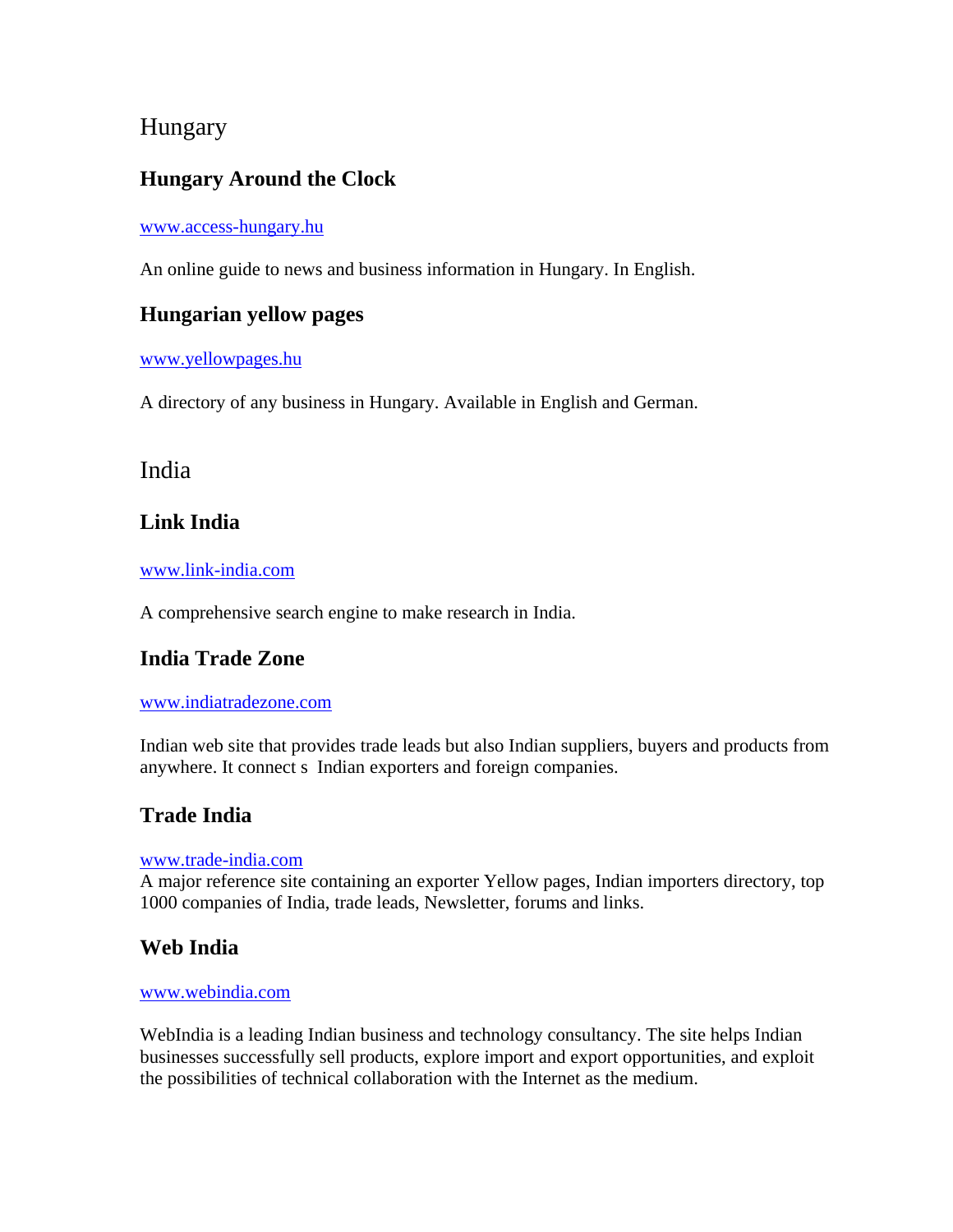# Indonesia

# **Indonesia Yellow Pages**

### [www.yellowpages.co.id](http://www.yellowpages.co.id/)

Yellow pages listings of Indonesian companied and businesses.

## **National Agency For Export Development**

#### [www.nafed.go.id](http://www.nafed.go.id/)

The ministry of Industry and trade provides information on resources, trade fairs, offers, and links to other sources as well as maintaining a bulletin board dedicated to these topics.

### Iran

### **Neda Business Directory**

#### [www.neda.net/business](http://www.neda.net/business)

Presents Iranian resources available on the Internet, specifically targeted toward the needs of small businesses owners, professionals and home office entrepreneurs.

### **Iranian Trade Association**

#### [www.iraniantrade.org](http://www.iraniantrade.org/)

Daily updates, press releases, trade board publications, calendar, Iranian news, congressional directory, US. Sanction watch, doing business with Iran, membership guest registry, advertising and other links provided by the US Iran Business Council.

### **Ireland**

## **Finfacts Irish Finance and Business Portal**

#### [www.finfacts.ie](http://www.finfacts.ie/)

This web site is a major portal to Irish business and financial site, including those providing stock market analysis.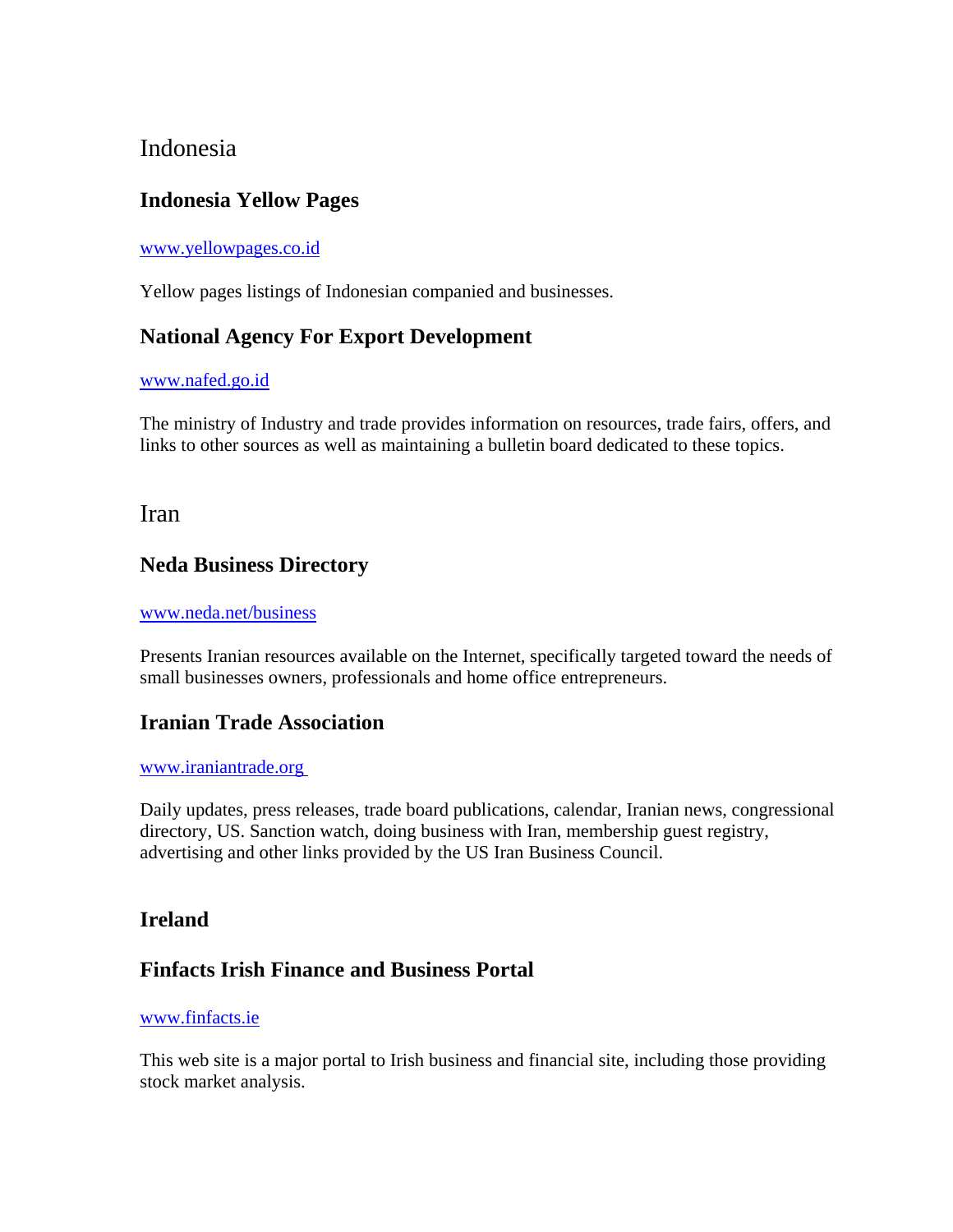## **Investment and Development Agency**

#### <http://www.idaireland.com/home/index.asp>

Here you can find information on investment in Ireland, with profiles on a range of service and manufacturing base industries, a directory of overseas companies currently doing business in Ireland, and statistics and demographics on the Irish labor force and local business environment.

### **Irish Financial Sector**

#### [http://ireland.iol.ie/~rclapham/finance.html](http://ireland.iol.ie/%7Erclapham/finance.html)

This is an index for associations, banking, budgets and tax, government, investment, legal, life assurance, media and news, corporations, securities, stockbrokers, and travel.

## **Swift Guide to Ireland**

#### [http://swift.kerna.ie](http://swift.kerna.ie/)

Swift is an Irish database of more than 3,000 sites sectioned by business category. Israel

# **Israeli Business Center**

#### [http://aai.business.israel.net](http://aai.business.israel.net/)

This site is a channel for investment projects and business connections with companies, agencies & fine Art in Israel.

### **Globes Arena**

#### <http://www.globes.co.il/serveen/>

This website is the best source if you need financial information about Israel.

Italy

## **ANIBO Italian Buyers**

<http://anibo.com/Inglese/homeing.htm>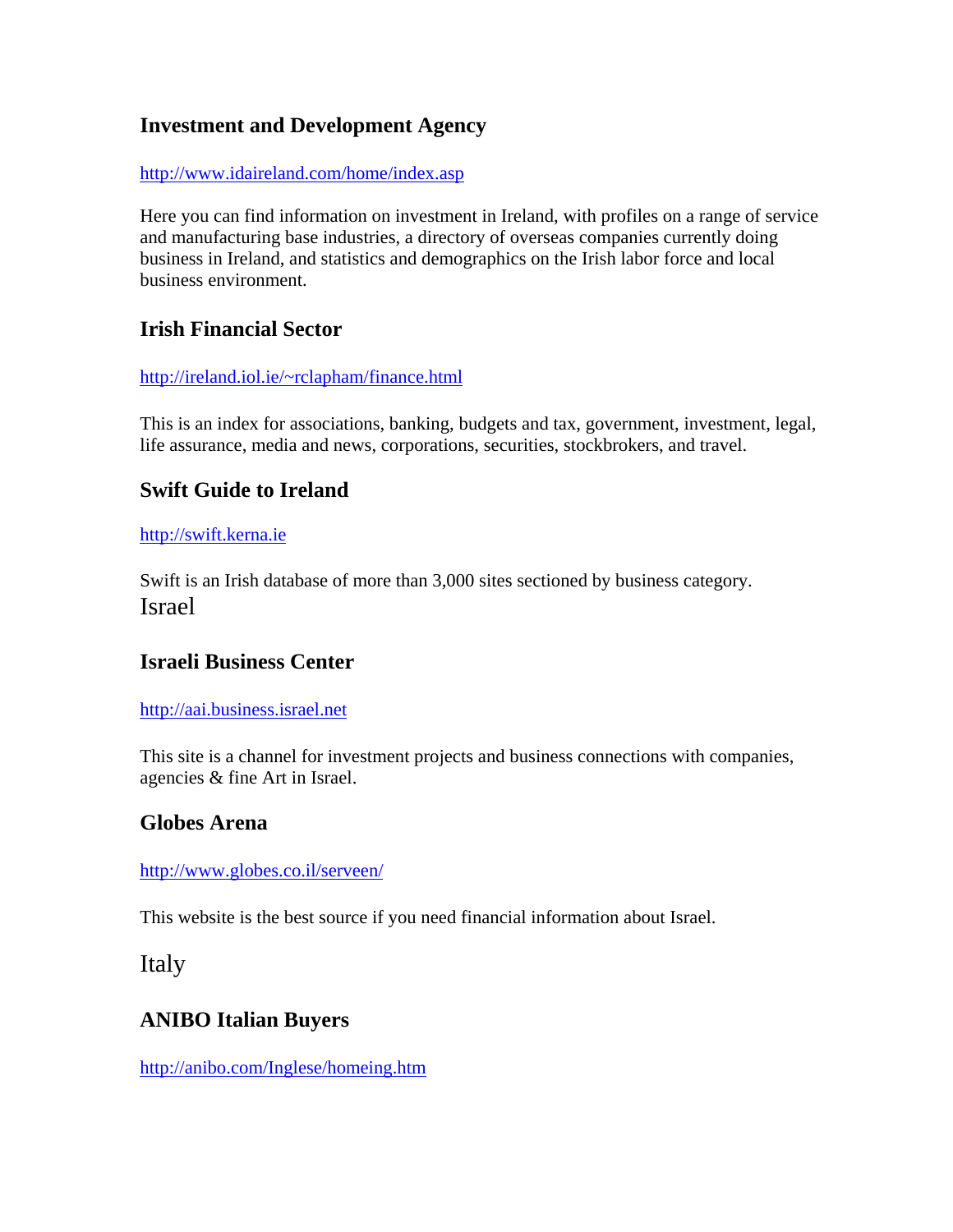The official website of the National Association of Italian Buying Offices provides a listing of member Italian purchasing agents with contact information, e-mail links and some Web links.

## **Invest in Italy**

### <http://www.investinitaly.com/>

The website of the Italian Trade Commission can assist with all aspects of the site location process: from providing initial country information to locating the appropriate sites and obtaining the most favorable incentives.

# **Italian Institute for Foreign Trade**

### <http://www.italtrade.com/>

This is the website of The Italian Institute for Foreign Trade is the Italian government agency entrusted with the promotion of trade, business opportunities and industrial co-operation between Italian and foreign companies, mostly by organizing the participation of Italian firms in fairs, exhibitions, workshops and bilateral meetings in more than 100 countries.

# **Trade World Italy Industry**

### <http://www.italyindustry.com/us/index.htm>

This website offers to you an index of Italian companies searchable by product or by industry.

# JAPAN

## **Global Window**

### <http://www.anderson.ucla.edu/research/japan/>

This website is like a guide to conducting business successfully in Japan, including information on business culture, consumers, economy, financial structure and institutions and legal and business travel tips.

## **Invest Japan!**

### <http://www.investjapan.org/>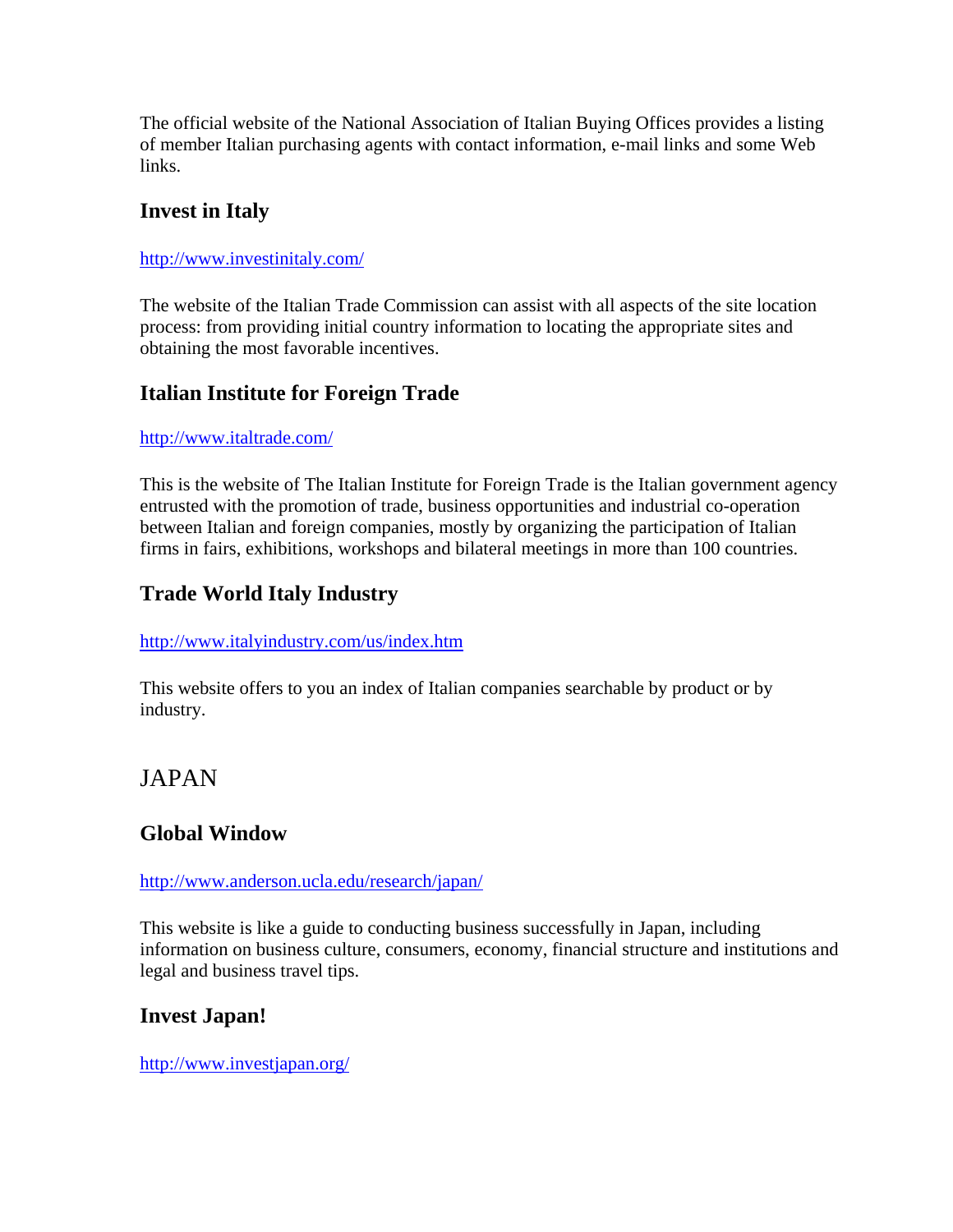This site was launched by the Japan External Trade Organization (JETRO) in 2001. It includes features such as a cost simulation model to help estimate start-up costs in establishing a new operation in Japan, an overview of Japan's regional transportation infrastructure, information regarding regulations on establishing new enterprises…

# **Japan Export and Trade Consultants**

#### <http://www.jetc.com/>

Here you can find resources for developing your business in Japan. It includes trade leads, directories of Japanese companies, business protocols, trade fairs, classifieds and business tips.

### **Statistics Bureau**

#### <http://www.stat.go.jp/english/index.htm>

This is a website published by the Japanese Ministry of Public Management where you can find statistics about everything.

# Korea

### **Business Korea Plaza**

#### <http://www.bizkorea.com/>

This is the website where you can look for Korean Products offered by Manufacturers, Exporters from Korea.

## **EC21**

#### [www.ec21.com](http://www.ec21.com/)

EC21 is an online e-Marketplace that makes connections between buyers and sellers throughout the world.

Sellers can post their products in the EC21 e-Marketplace and for buyers to browse. Also, sellers can search directly for the products that buyers are interested in and intend to purchase.

Buyers can search products that sellers have posted and find the suitable sellers. Furthermore, buyers can create their own list of products that they are interested in.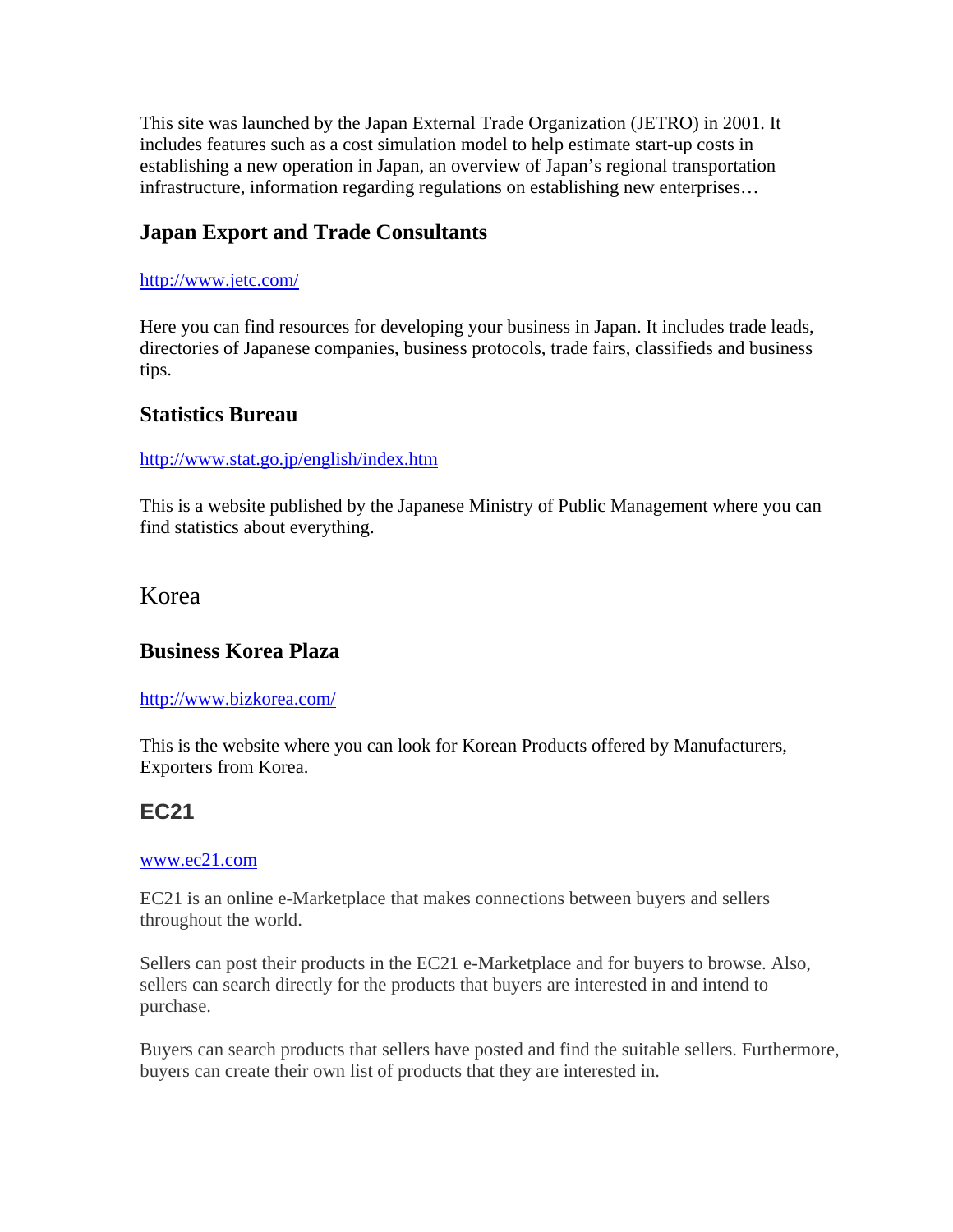## **Korea International Trade Association**

#### [www.kita.org](http://www.kita.org/)

Korea International Trade Association is the largest non-profit business association with a history of 56 years.

KITA's programs and activities include: supporting overseas marketing, international trade cooperation, trade information and research service, educating international trade specialists, membership services, and various advisory and consulting services. KITA is often called upon to make policy recommendations to the Korean Government as well as international bodies on a wide range of trade-related matters.

# **KOTRA**

#### [www.kotra.or.kr/eng/](http://www.kotra.or.kr/eng/)

The Korea Trade and Investment Promotion Agency Web site; links to Korean products, export, trade fairs, investment guide and opportunities and a directory.

### **Silkroad 21**

#### [www.silkroad21.com](http://www.silkroad21.com/)

Has been devised by the Ministry of Commerce, Industry, and Energy (MOCIE) of Korea to stimulate e-trade and e-commerce.

Global import-export marketplace. Provides leads and online directory for Korean products.

# LEBANON

### **Business@Lebanon.com**

#### [www.lebanon.com/business/](http://www.lebanon.com/business/)

Lebanon.com is a resource and community guide on the Internet that combines interactive public services and comprehensive directory. It includes links to Lebanese weekly business reports, the Beirut stock exchange, real estate, financial information, construction projects, tour, restaurant and hotel guide, and a business directory.

## **Lebanon Index**

[www.lebindex.com](http://www.lebindex.com/)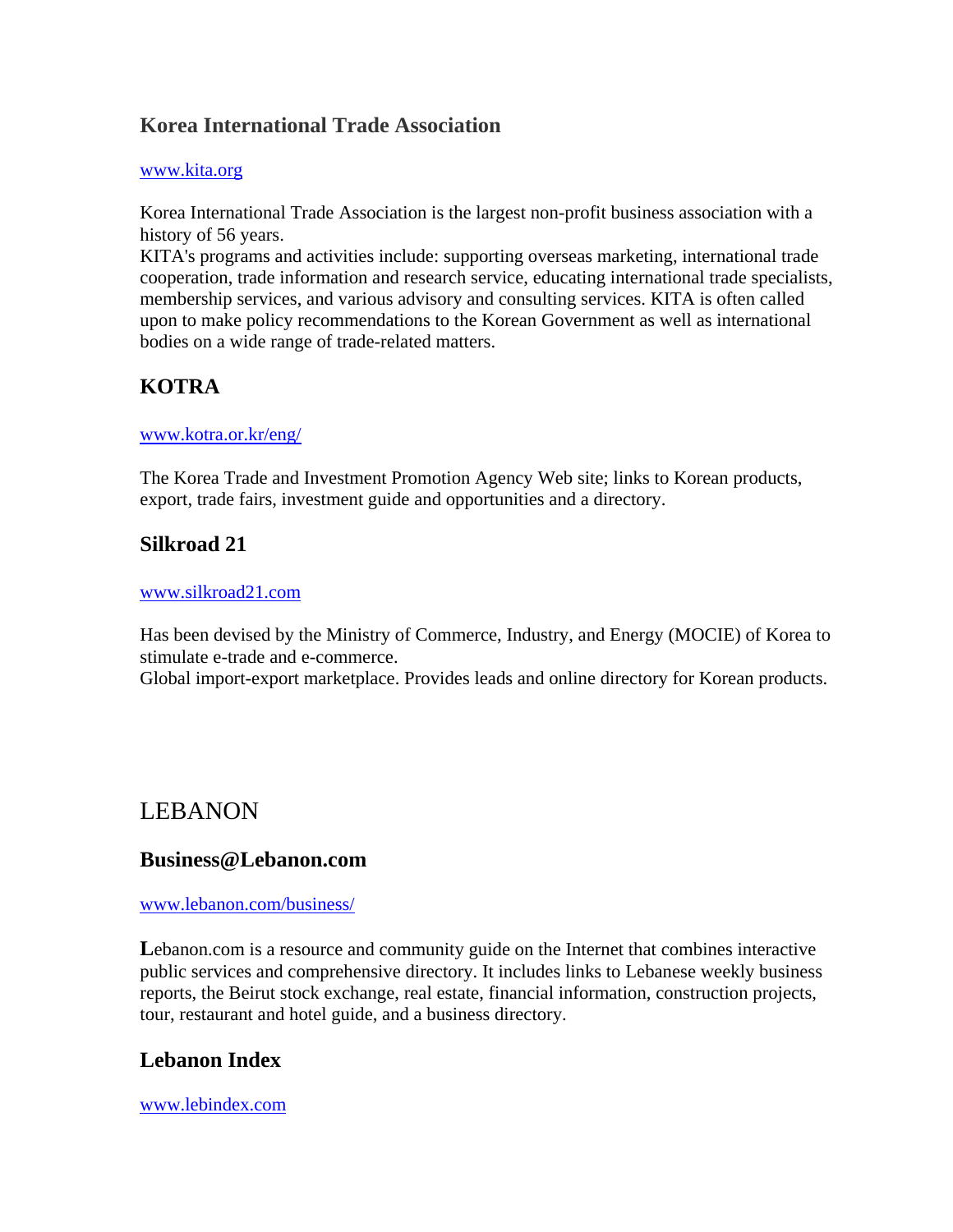A search engine and portal for Lebanon; Categories include business, banking and finance, industry and trade, tourism, arts and crafts, construction, education, real estate, fashion, entertainment, government agencies, Lebanese news media, and useful phone numbers in Lebanon.

# LIBYA

# **ArabNet**

### [www.arab.net/libya](http://www.arab.net/libya)

Online resource on the Arab world. Primarily dealing with countries in the Middle East and North Africa. Provides Arab countries information divided in several categories: Overview, history, geography, culture, business, government, transport, and tour guide. Includes latest Middle East news.

# **Libya Business Directory**

### [www.libyaonline.com](http://www.libyaonline.com/)

Focusing on providing up-to-date information about Libya in all the major areas from Sports, Business to Music, Literature and a whole section for Family, also including upbeat Computers section that is the center of the IT professionals in Libya.

# **Libyan Yellow Pages**

### [http://www.yellowpages.ly](http://www.yellowpages.ly/)

Directory of businesses with contact information. Official partner of the Federation of the Libyan Chambers of Commerce. In English.

# **MBendi**

### <http://www.mbendi.co.za/>

Africa's leading business website and one of the world's top mining, energy and trade websites. Provides information allowing you to identify opportunities and to do an initial investigation as well as assist you in making the contacts you need to take your project further. Provides reference profiles at the world continent and country level, as well as for many industries and industry sectors. Links to organizations, stock exchanges, publications, projects, and products.

# MALAYSIA

# **Malaysia Yellow Pages**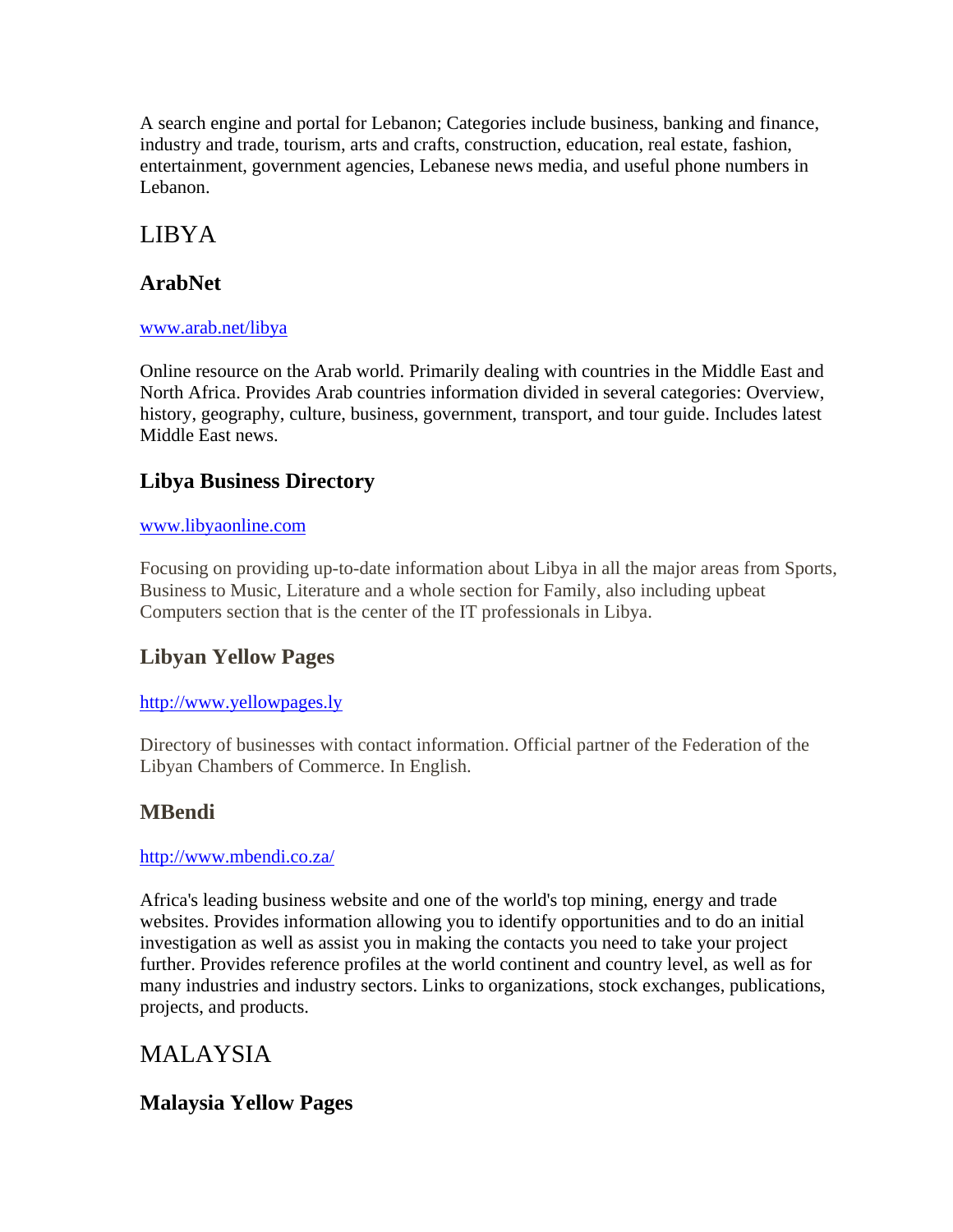#### [www.yellowpages.com.my](http://www.yellowpages.com.my/)

Comprehensive business directory with contact information. In English.

## MEXICO

### **MaqGuide**

#### [www.maqguide.com](http://www.maqguide.com/)

MaqGuide.com is a registered business directory in over 800 search engines, advertises in trade publications, sponsors and exhibits at numerous tradeshows, conferences and international trade development meetings and participates in a link exchange with international trade Web sites throughout the global manufacturing community.

### **Mexico Information Center**

#### [www.bancomext.com](http://www.bancomext.com/)

Export directory, business opportunities, export and investment offices in Mexico, trade leads, Mexican government agencies, resource centers, universities and research institutes, trade shows, news resources, NAFTA information, and regional information. Sponsored by the Mexican Export Bank.

# **MOROCCO**

### **ArabNet**

#### [www.arab.net/morocco](http://www.arab.net/morocco)

Provides general country information; categories include: history, geography, culture, business, government, transport, tour guide, and links to Morocco-oriented web sites.

## **MBendi**

#### [http://mbendi.co.za](http://mbendi.co.za/)

A large electronic encyclopedia of business and communication in Africa. Links to countries, companies, events, industries, organization, personalities, stock exchanges, publications, projects, products and country-specific information.

### **Morocco-Menara**

[www.menara.ma](http://www.menara.ma/)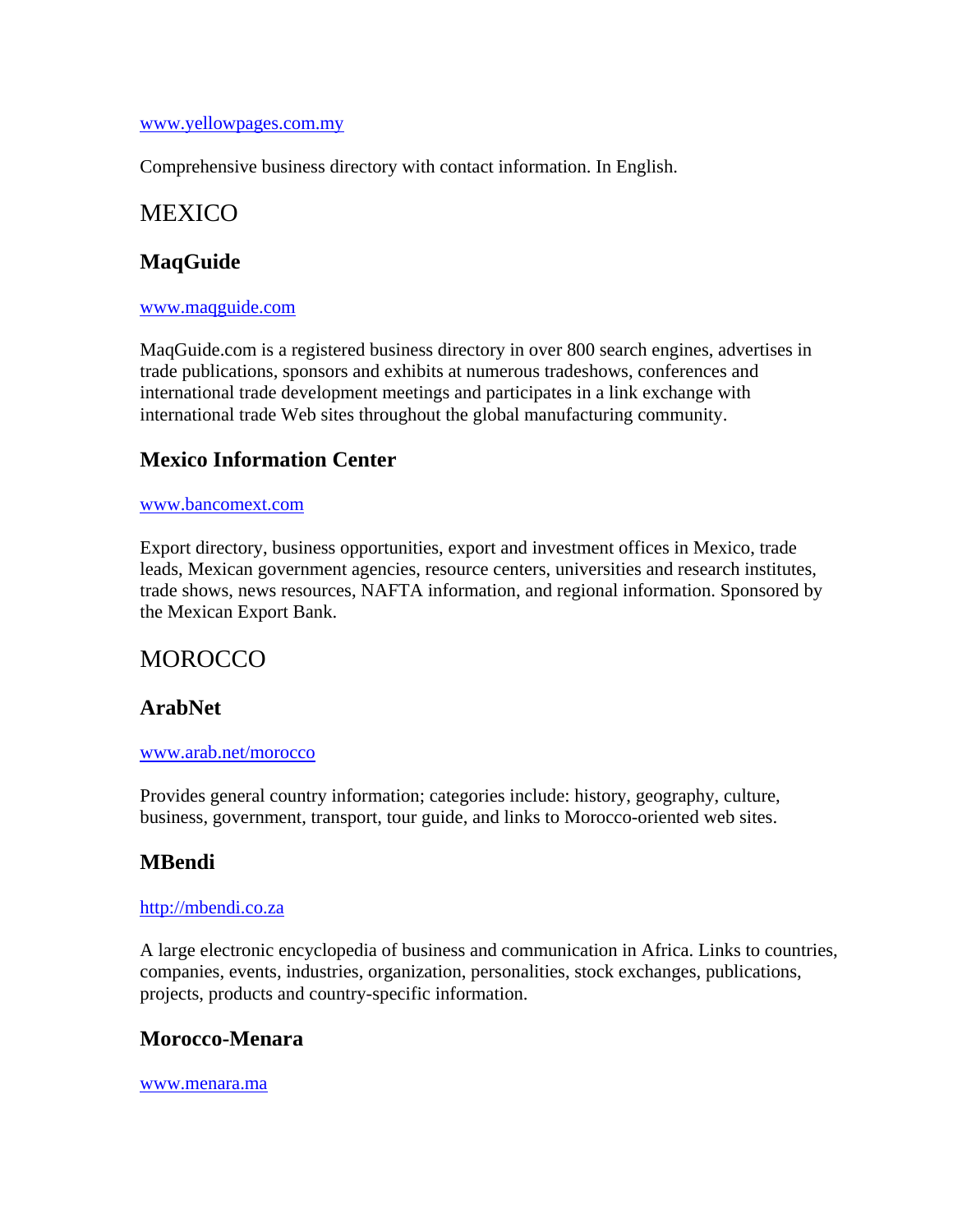Index of Moroccan websites, e-mail addresses, classified ads, personal ads, events, business opportunities, Moroccan yellow pages and job offers (mostly in French)

# NETHERLANDS

### **Dutch Yellow Pages**

#### [www.dmo.com](http://www.dmo.com/)

Dutch Yellow Pages- Organized for quick location of business in the Netherlands

### **Fenedex – The Dutch Export Site**

#### [www.export.nl](http://www.export.nl/)

A yellow-page directory of nearly 7,000 Dutch exporting companies and their international business partners, including corporate identity, products, and services, searchable by country, business category or alphabetical name. Export information is also available. In Dutch and English.

## NEW ZELAND

### **National Business Review Online**

#### [www.nbr.nz](http://www.nbr.nz/)

National Business Review Online – A large business internet site. Includes instant news, share market, global update, politics and polls. Link to the New Zealand Who's who business online edition.

### **New Zealand Business Directory**

#### [www.ubd.co.nz/](http://www.ubd.co.nz/)

The UBD database contains detailed information on more than 152,990 businesses throughout the country. The information provided at this website is the very latest available.

#### **New Zealand Trade and Enterprise**

#### [www.nzte.govt.nz](http://www.nzte.govt.nz/)

New Zealand Trade and Enterprise – Information on importing, exporting and investing. And recent news and site updates. Published by New Zealand's Economic and Trade Development Agency.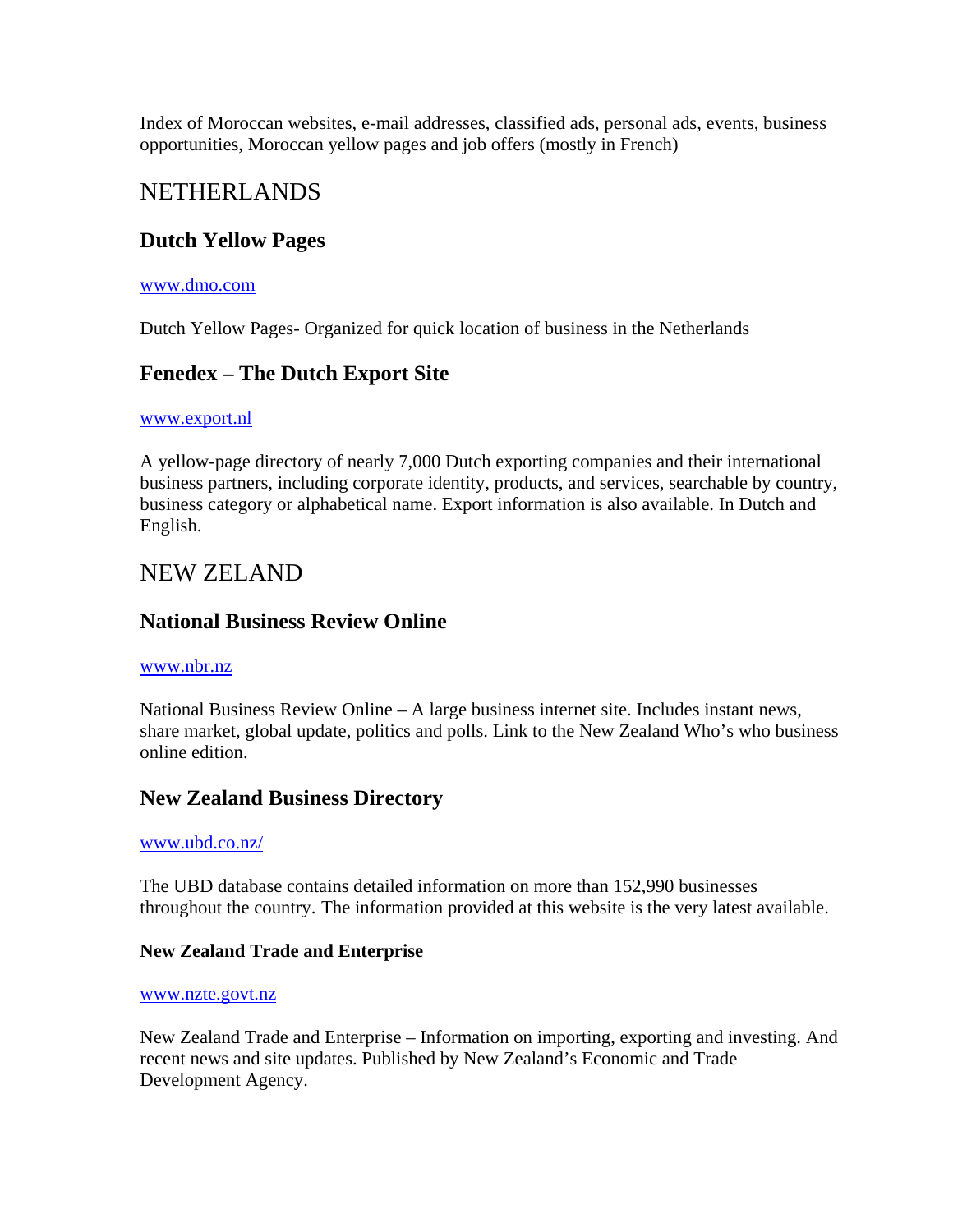# **NICARAGUA**

# **Nicaragua Yellow Pages**

<http://www.paginasamarillas.com/pagamanet/nicaragua/home.aspx>

Directory of businesses with contact information. In Spanish.

# NIGERIA

# **MBENDI**

#### [www.mbendi.co.za](http://www.mbendi.co.za/)

A large electronic encyclopedia of business and communication in Africa. Links to countries, companies, events, industries, organization, personalities, stock exchanges, publications, projects, products and country-specific information.

# **E-Nigeria.NET**

#### [www.e-nigeria.net](http://www.e-nigeria.net/)

E-nigeria.net is a complete information guide about Nigeria, includes inks to a trade network facility featuring buyers and sellers of different products and services.

# NORWAY

## **Norway Online Information Service**

#### [www.norway.org](http://www.norway.org/)

Norway's official site, a portal for websites in 85 countries, representing more than 100 Norwegian foreign service missions abroad. The websites are in 18 different languages, and present a comprehensive collection of feature articles and background information about Norway, as well as information on bilateral relations, news and local events.

The websites are for people world-wide who are looking for information about Norway in their own language on the Internet. The information is comprehensive enough to cover most users' needs.

# **ODIN**

### [http://odin.dep.no](http://odin.dep.no/)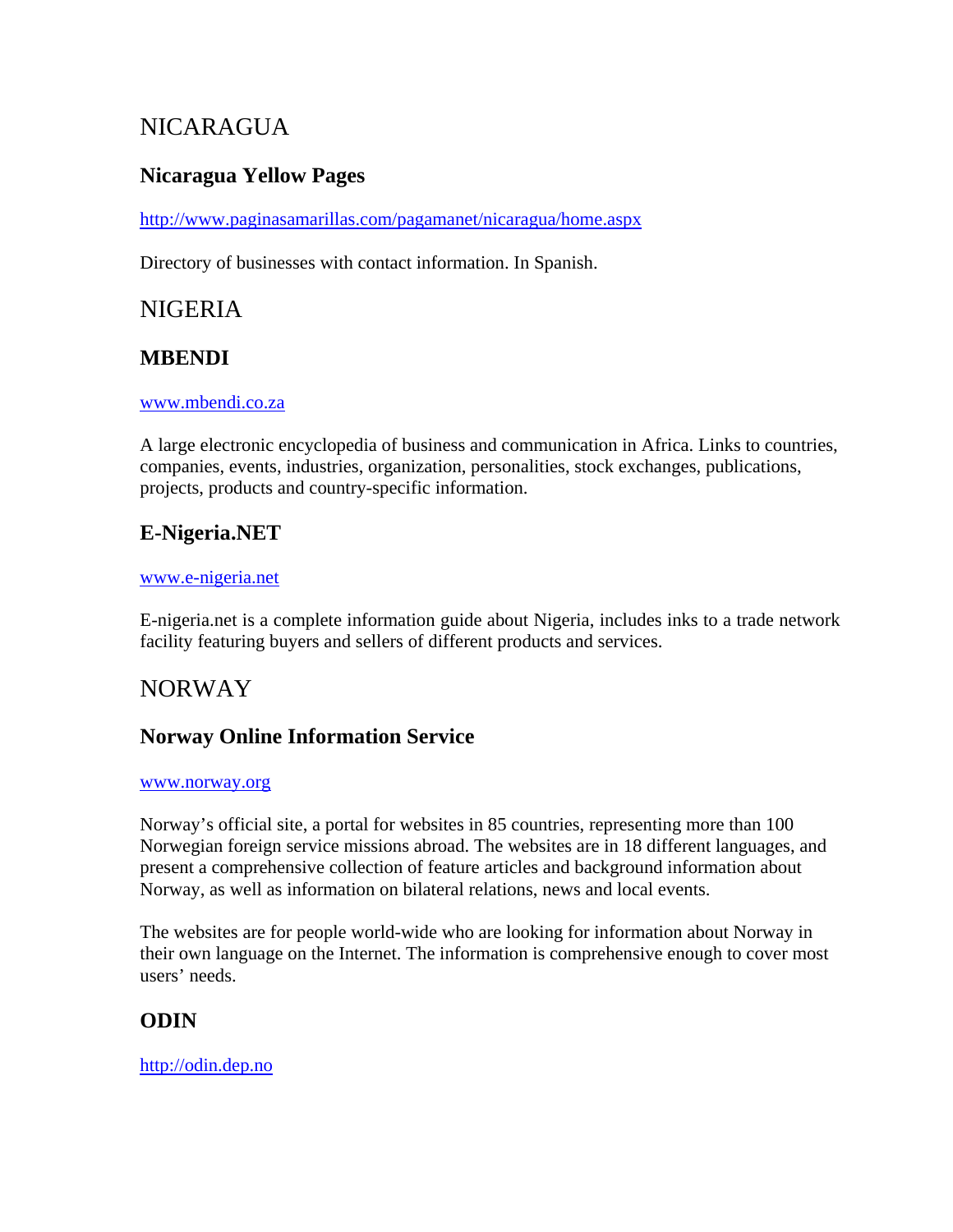ODIN – Official Documentation and Information from Norway (ODIN) is the central Web server for the Norwegian government, the office of the Prime Minister and the ministries. In Norwegian and English.

# PAKISTAN

## **Trade Index of Pakistan**

### [www.PakistanBiz.com](http://www.pakistanbiz.com/)

Offers buy and sell information, export and investment guides, and Pakistani business directory on CD ROM.

## **Vital Pakistan**

#### [www.vitalpakistan.com](http://www.vitalpakistan.com/)

Vital Pakistan – Detailed site containing exporter and importer directories, business guides, and links to government agencies and Web sites.

# PANAMA

## **Centramerica Panama**

[http://directory.centramerica.com/panama\\_asp/main.asp](http://directory.centramerica.com/panama_asp/main.asp)

Includes a business directory and links to economy, government, laws, demographics, new services, maps, related sites and events in Panama.

# PARAGUAY

## **Latinworld – Paraguay**

[www.latinworld.com/sur/paraguay/index.html](http://www.latinworld.com/sur/paraguay/index.html)

Latinworld provides links to business information in Paraguay, as well as North, Central and South American countries, the Caribbean, and Spain.

## PERU

## **Latinworld - Peru**

<http://www.latinworld.com/sur/peru/information/index.html>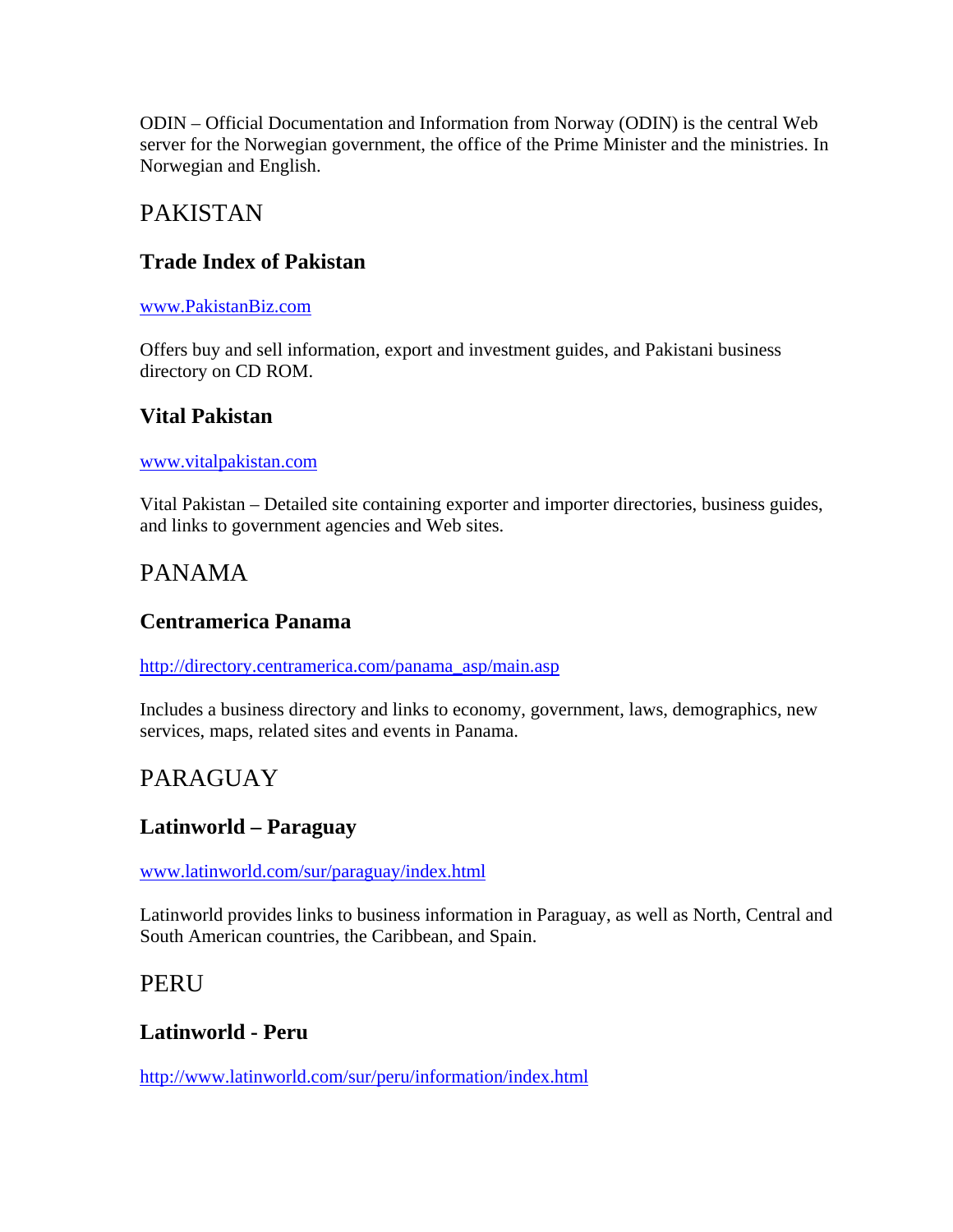Latinworld provides links to business information in Peru, as well as North, Central and South American countries, the Caribbean, and Spain.

## **U.S. Embassy in Lima**

#### <http://usembassy.state.gov/lima>

Links to USAID, agricultural service, consular section, commercial service and weekly topics.

# PHILIPPINES

### **Philexport**

### [http://philexport.org](http://philexport.org/)

The Confederation of Philippine Exporters Foundation is the Philippines' umbrella organization for exporters from all over the Philippines. The database includes information for most products made in the Philippines.

# **Edsa World Search Engine**

#### [www.edsaworld.com](http://www.edsaworld.com/)

A major Philippine search engine and portal. Includes business and economy as categories.

## POLAND

### **Business Polska**

#### [www.polska.net](http://www.polska.net/)

This site includes an investor's guide, business news on Poland, companies on the Web, organizations, Warsaw Stock Exchange, market reports and a partner's forum. in English.

## **Polish Business Directory**

#### [www.polish-bus.com](http://www.polish-bus.com/)

A directory of Polish business, organizations, institutions, and resources. In Polish and English.

## **Poland- Export & Import Offers**

[www.export-import.pl](http://www.export-import.pl/)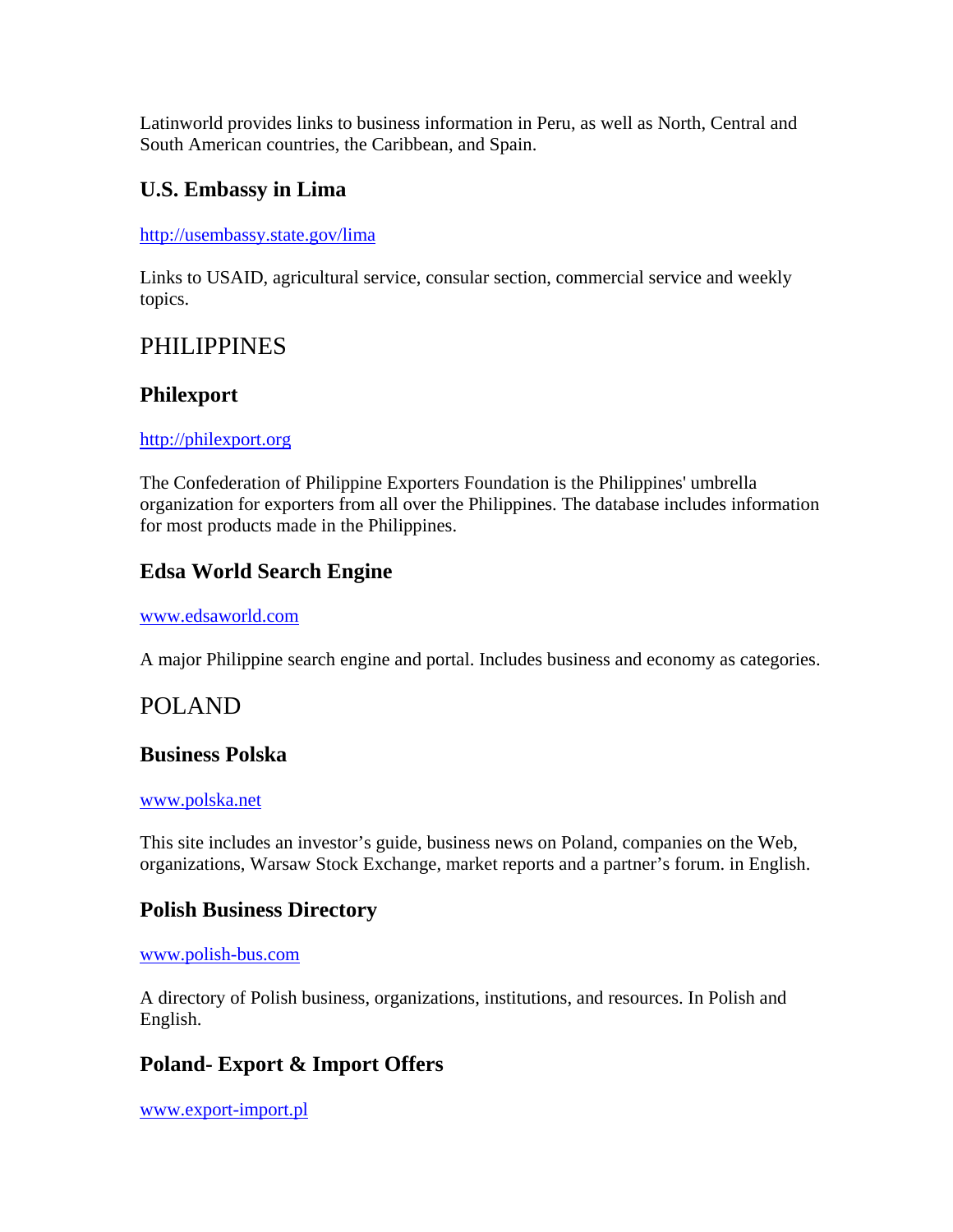Comprehensive Directory of Polish companies. This site enables businesses to link up with Polish companies for purposes of exporting to and importing from Poland. in Polish, English, German, French, and Spanish.

# PORTUGAL

# **ICEP Portugal**

#### [www.portugalinbusiness.com](http://www.portugalinbusiness.com/)

Portuguese government site providing information and links relating to Portuguese business opportunities, goods and services, companies, and foreign markets. Very comprehensive database.

## **Portugal.Com Business**

#### [www.portugal.com/oldsite/business](http://www.portugal.com/oldsite/business)

Detailed site providing business directories as well as import, export, insurance, and real estate services.

# **Portugal Offer**

#### [www.portugaloffer.com](http://www.portugaloffer.com/)

Helps your business directly with Portuguese companies; contacts, products and services offered by the nation's top business so that you can find a supplier, customer, agent or partner in Portugal.

# ROMANIA

### **Embassy of Romania**

#### [www.roembus.org](http://www.roembus.org/)

Information on consular services, embassy news, travel tips, trade and business, news and media, and links to other official Romanian sites.

## **Romanian Yellow Pages**

[www.romanianyellowpages.com](http://www.romanianyellowpages.com/)

Directory of businesses with contact information. in English and Romanian.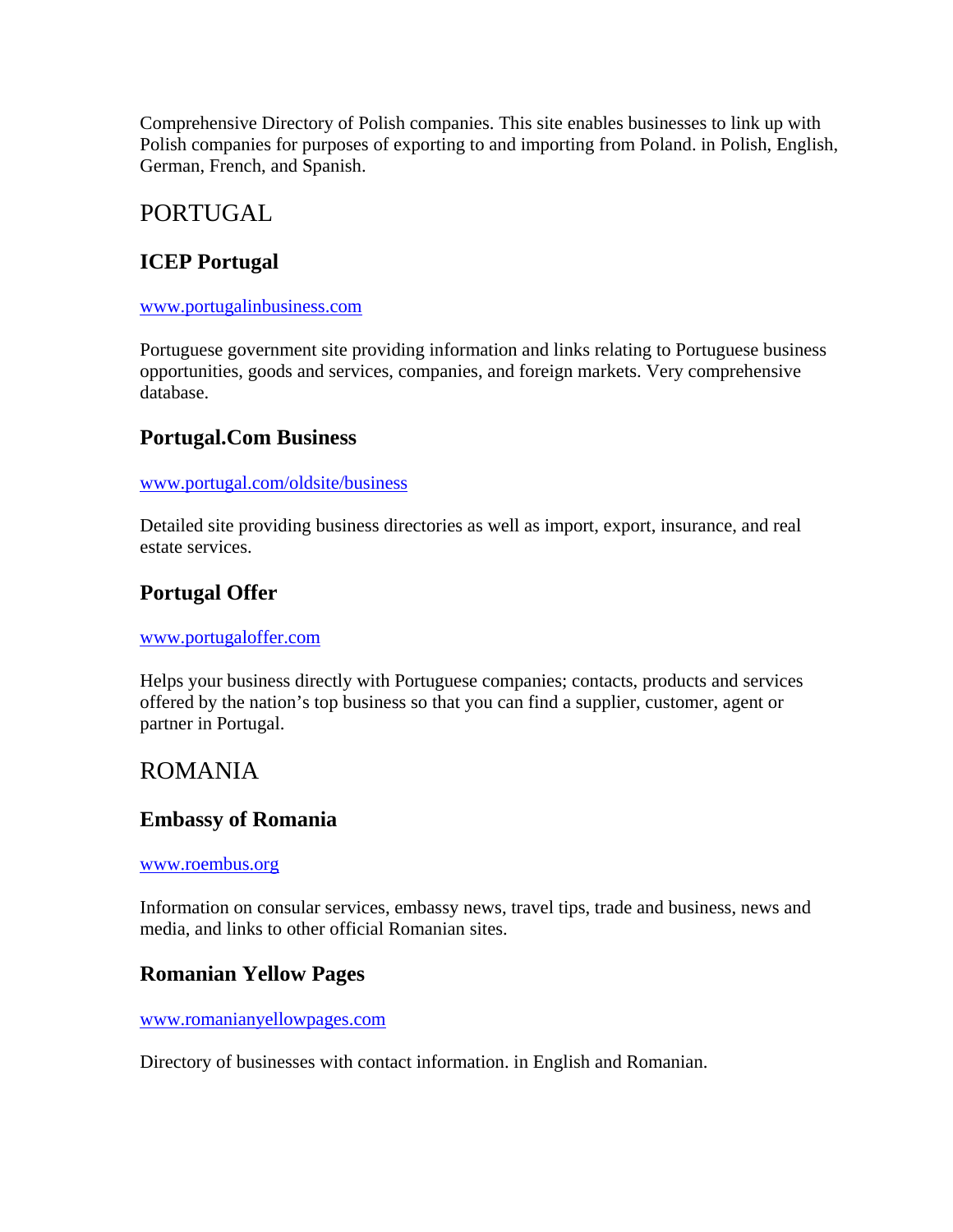# RUSSIA

### **BizEurope.com – Russia**

#### [www.bizeurope.com/bsr/country/russia.htm](http://www.bizeurope.com/bsr/country/russia.htm)

A leading import and export portal and business directory. In English.

### **Russia on the Net**

#### [www.ru](http://www.ru/)

A Russian Web directory and search engine. The Business category includes companies, banks and finance, products and services, electronic commerce, news and references.

### **American Chamber of Commerce in Russia**

#### [www.amcham.ru](http://www.amcham.ru/)

In addition to news, events, and marketing information, has detailed advice on various aspects of doing business with Russia, with links to other Russian-related sites.

# SINGAPORE

### **Singapore Yellow pages**

#### [www.yellowpages.com.sg](http://www.yellowpages.com.sg/)

This web site of yellow pages could help you to find any company anywhere in Singapore by checking the correct area in the country. The directory organizes all the company by category.

### **The green book**

#### [www.thegreenbook.com](http://www.thegreenbook.com/)

The web-site leads provider of quality e-business, advertising and information services for local and international markets. It also gives an industrial directory and consumer guide.

### **International Enterprise Singapore**

[www.iesingapore.com](http://www.iesingapore.com/)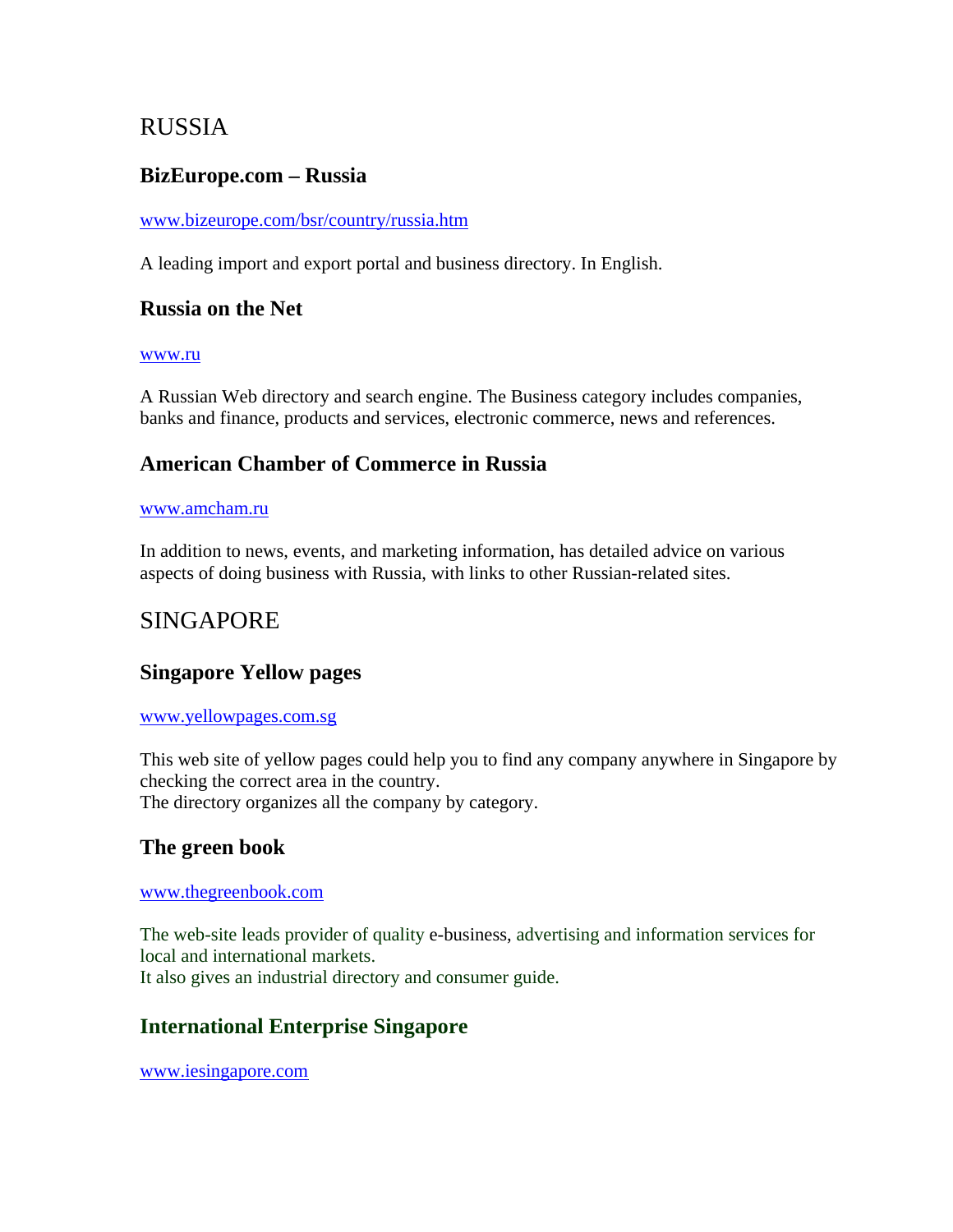A web site that helps Singapore-based enterprises successfully grows and internationalize. International Enterprise Singapore is the lead agency spearheading Singapore's efforts to develop its external economic wing.

# Slovakia

# **Guide to the Slovak Republic**

### [www.slovakia.org](http://www.slovakia.org/)

A web site, which presents the country of Slovakia and gives informations about politics, society, history, culture, economy and links to government sites. It's a good source of knowledge about the country.

### **Slvensko.com**

#### [www.slovensko.com/business/](http://www.slovensko.com/business/)

The web site provides many advices in order to make business with Slovakia and to import or export. Help is given for Bulgarian and foreign companies. However it doesn't provide any direct business assistance but gives some specifics web links that could be interesting.

## **U.S embassy in Slovakia**

### [www.usis.sk](http://www.usis.sk/)

The US Embassy web site provides daily news and much information, contact and commercial services.

Slovenia

## **Yellow pages**

<http://yellow2.eunet.si/yellowpage/a/index.html>

The web site is an Internet directory of Slovenian business.

South Africa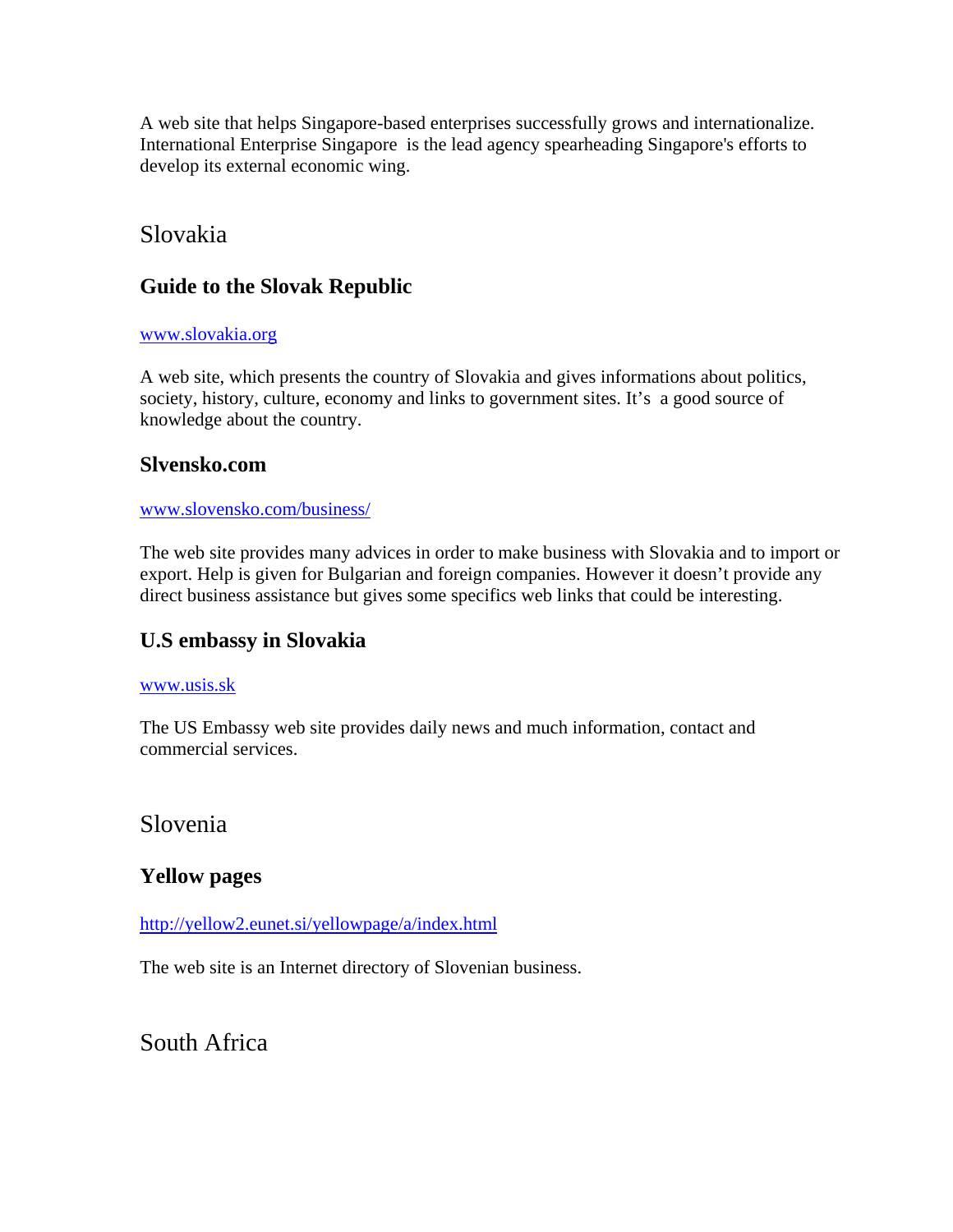# **ExiNet**

#### [www.exinet.co.za/business.htm](http://www.exinet.co.za/business.htm)

The directory services provide information on small businesses but also give some web links to trade, travel, web search, environnement, events, professional services and yellow pages. We can find informations about importers, exporters, distributors and trades opportunities.

### **South African Business Directory**

#### <http://iafrica.com/directories/business>

This is a business directory, which helps you to find companies by names and sector.

# Spain

## **Camerdata Online**

#### [www.camerdata.es](http://www.camerdata.es/)

Spanish Web site of the chamber of commerce of Spain. It provides a directory of Spanish companies and business guides and business information.

### **invest in Spain**

#### [www.investinspain.org](http://www.investinspain.org/)

A web site that gives many information about Spain and encourages the investment. We can find all the details about the infrastructure, the economy, all the productions etc... We can also keep some advices about the means of doing business in this country.

### **Spanish Yellow pages**

#### [www.paginas-amarillas.es](http://www.paginas-amarillas.es/)

Directory of business, with contact information. In Spanish

## Sweden

## **Swedish American Chamber of Commerce**

[www.sacc.org](http://www.sacc.org/)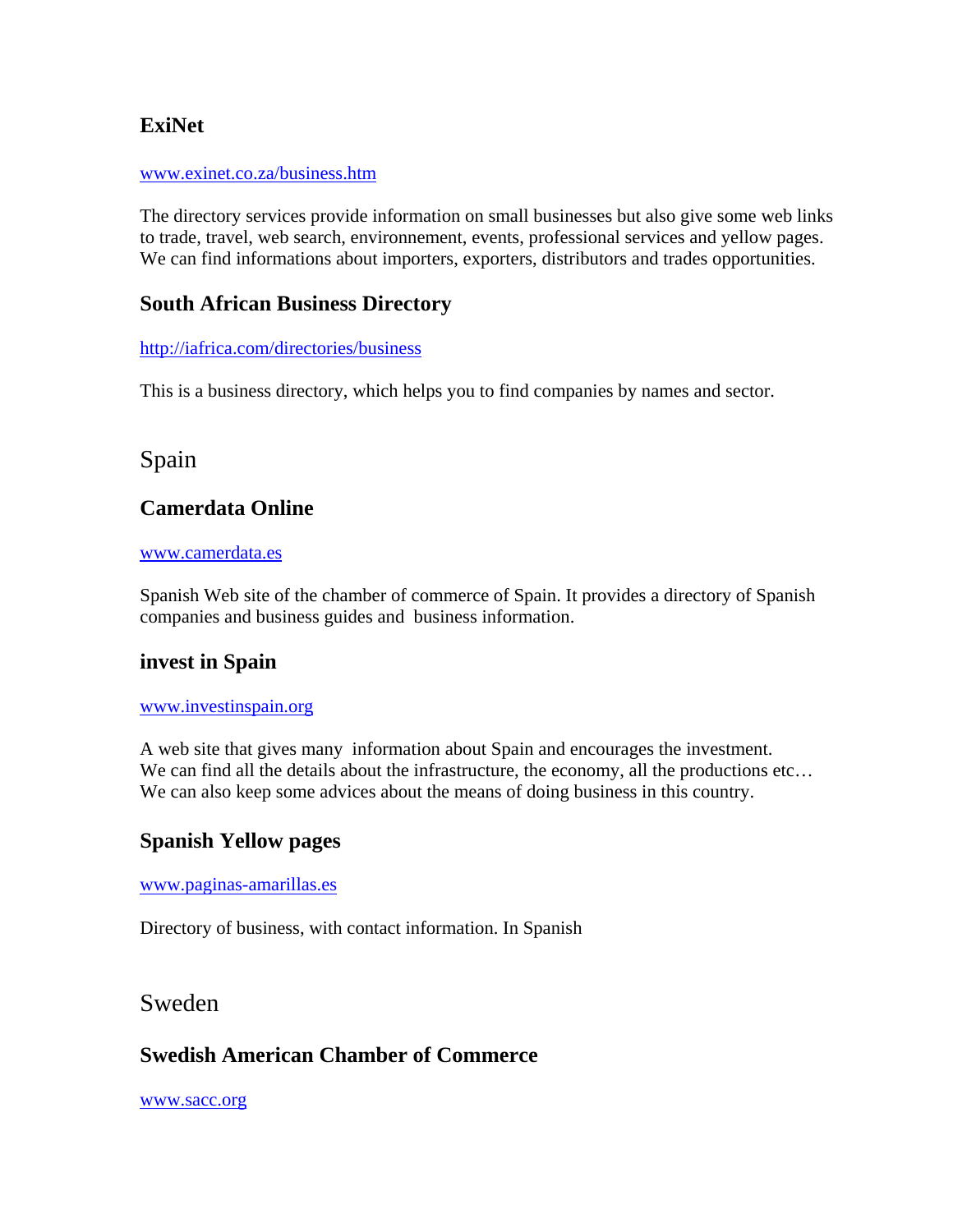The web site represents the 18 regional chambers in the US.

### **Swedish web sites**

#### <http://katalogen.sunet.se/index-en.html>

This website is a search engine of Swedish web searchable by category or by key words.

### **The Swedish page**

#### <http://www.inetmedia.nu/sweden/>

This is a directory of Swedish web sites including general country information, business, economy, politics, and education.

### **Swedish Trade Council**

#### <http://www.swedishtrade.com/other/>

An informative website for the foreign company wishing to do business in Sweden; offers company search, an export directory, sector information, business news, investment advice, legal information, and a listing of relevant publications.

### **Swedish web sites**

#### <http://katalogen.sunet.se/index-en.html>

This website is a search engine of Swedish web searchable by category or by key words.

## **The Swedish page**

#### <http://www.inetmedia.nu/sweden/>

This is a directory of Swedish web sites including general country information, business, economy, politics, and education.

### **Swedish Trade Council**

#### <http://www.swedishtrade.com/other/>

An informative website for the foreign company wishing to do business in Sweden; offers company search, an export directory, sector information, business news, investment advice, legal information, and a listing of relevant publications.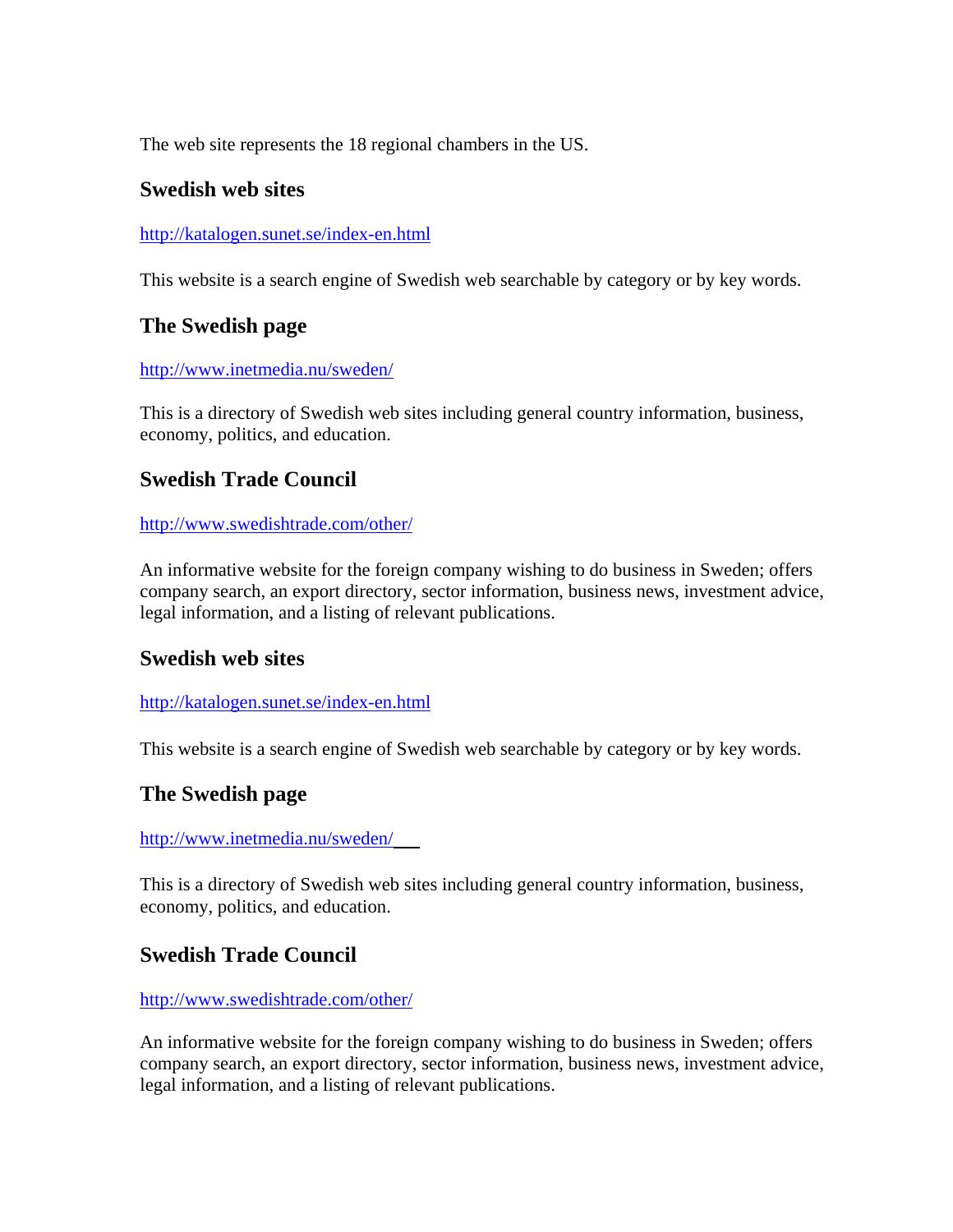# Switzerland

# **Swissinfo**

### <http://www.swissinfo.org/>

We can find on this website general Swiss information including an alphabetical listing of Swiss companies.

### **Swisstrade**

#### <http://www.swisstrade.com/xistart.asp?spid=B>

Swisstrade is the marketplace of the Swiss export industry in the world wide web. Efficient search engines allow you to identify Swiss companies, products and services meeting your requirements.

The Swisstrade exhibition site is constantly being updated and its available functions successively enlarged by the offices of the Swiss export Association.

### **Swiss Search Engine**

### <http://www.search.ch/index.en.html>

A search engine; search all of Switzerland or by specific region.

## Taiwan

## **Taiwan Trade Media**

### [http://www.cens.com/](http://www.cpc.org.tw/english/welcome.htm)

On this website, you can find the largest suppliers' online information database for Taiwan. You can also find Taiwan economic news.

## **Transworld Trade Net**

### <http://www.ttnet.net/>

On TTnet, the powerful and comprehensive database for matching trade opportunities and providing trade information are supported. The database is updated everyday with the most immediate information. You can enter keywords to find products or companies.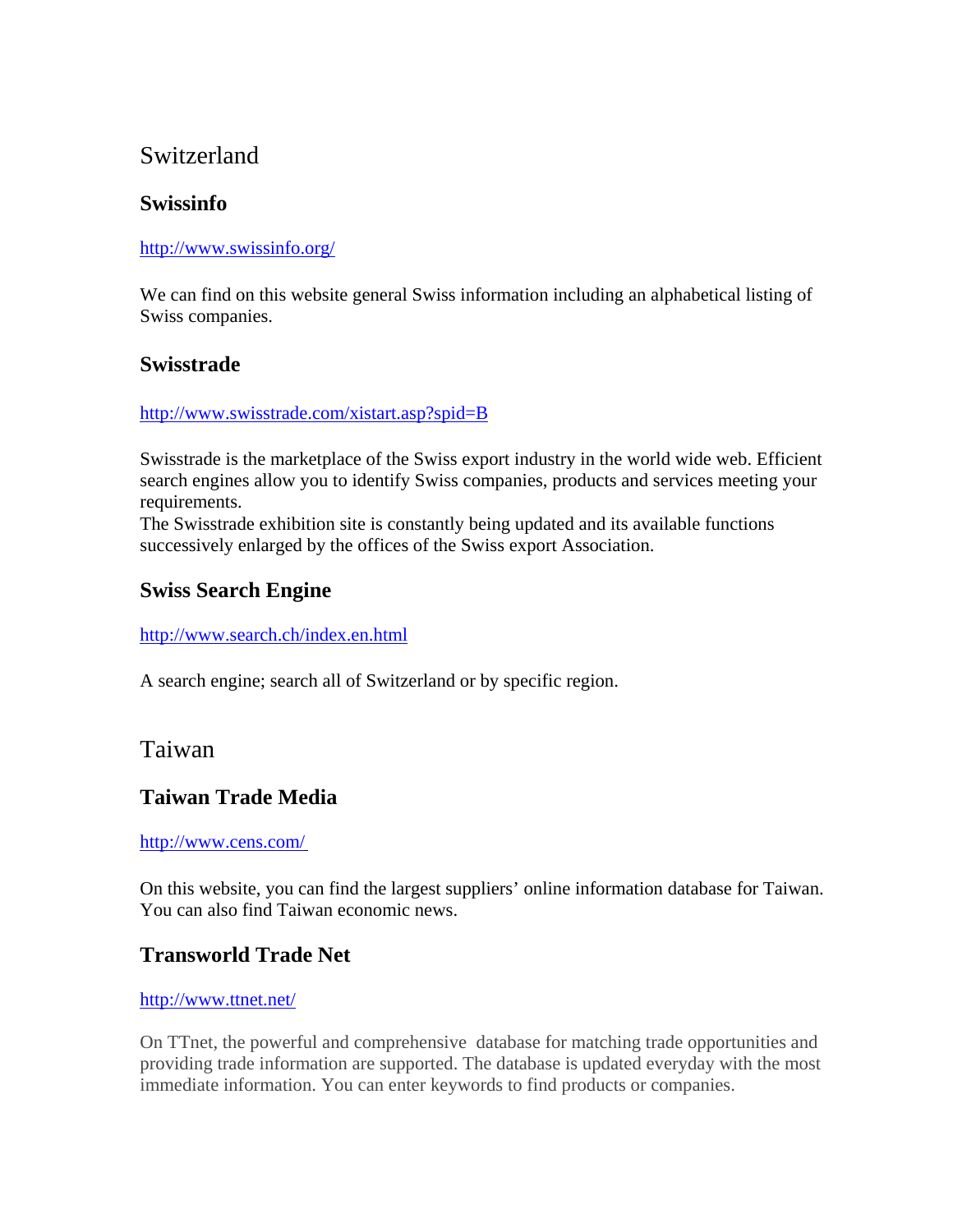# Thailand

# **Department of Export Promotion**

### <http://www.thaitrade.com/default.shtml>

Here you have information and links to business opportunities, trade fairs, trade associations, Thai exporters and special event.

# **Thai Trading**

<http://www.thaitrading.com/>

On this website, you can find a Thai trading business directory.

# **Thailand Board of Investment**

<http://www.boi.go.th/english/index.html>

The BOI offers information about investing in Thailand. It helps investors in three key ways: To reduce the risks associated with investment, to reduce initial investment costs and to improve the overall rate of return on investment; and to provide support services at all times.

# **Turkey**

# **Turkey Business Center**

[http://business.wec-net.com.tr](http://business.wec-net.com.tr/)

This site is organized into Sector List, Companies, Import & Export, and Banking & Finance. News and a Turkish search engine

# Ukraine

## **Ukrainebiz**

### <http://www.ukrainebiz.com/>

This Website is operated by the Center for Economic Initiatives and helps Ukrainian and Western business enterprises locate trading and investment partners.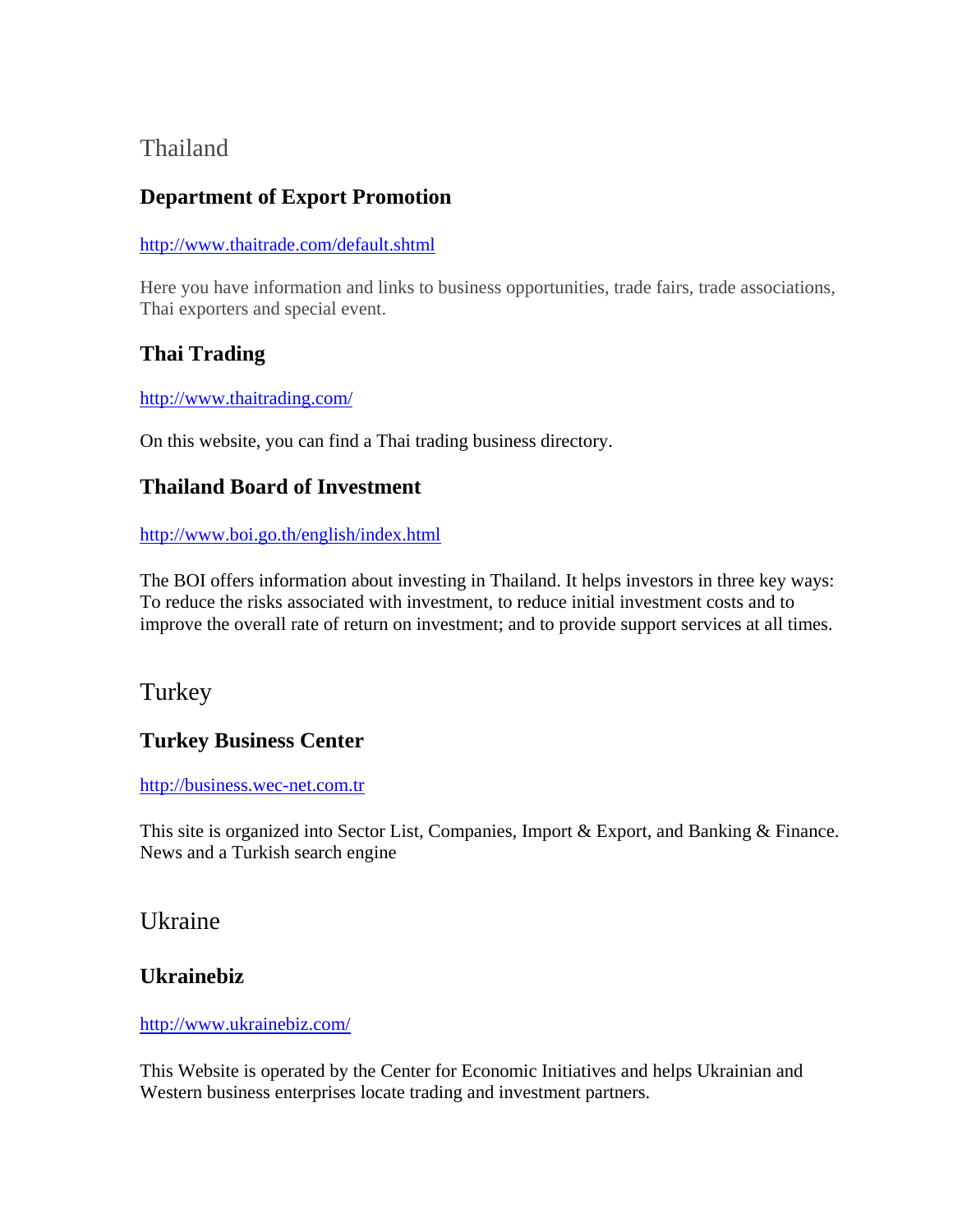# United Arab Emirates (U.A.E)

# **Go Dubai**

### <http://www.godubai.com/>

A guide to Dubai and the United Arab Emirates, with information on travel facilities, a searchable database of companies, local business news…

# United Kingdom

# **British Promotional Merchandise Ass' n**

<http://www.promotionalmerchandise.org.uk/>

PromotionalMerchandise.org.uk is an online resource for anyone seeking a supplier or a manufacturer for their next promotional campaign with listings by product category.

### **Scoot Business Finder**

### <http://www.scoot.co.uk/business/index.asp>?

A quick find guide to companies, searchable by product, service, or company name, with listings by product category.

## **The Business Information Zone**

### <http://www.thebiz.co.uk/>

This website offers business information, products and services on the Internet as well as database listings for companies and organizations not yet on the Internet. This extensive business directory is organized into business types.

# **UK Electronic Yellow Pages**

### [http://search.yell.com](http://search.yell.com/)

This is the yellow-page directory of businesses in the United Kingdom.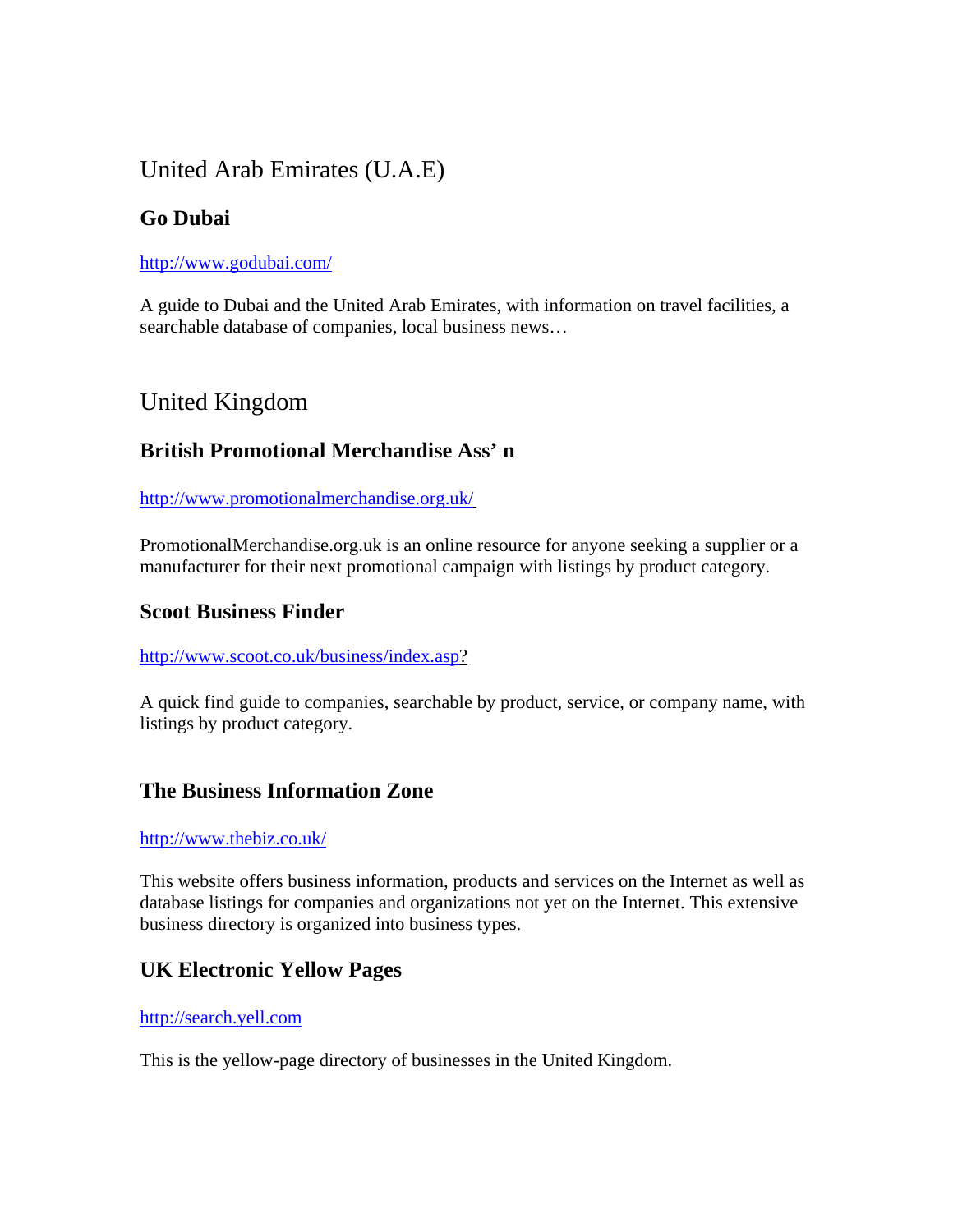# United States

# **Bureau of Industry and Security**

### <http://www.bis.doc.gov/>

BIS's activities include regulating the export of sensitive goods and technologies in an effective and efficient manner; enforcing export control, antiboycott, and public safety laws; cooperating with and assisting other countries on export control and strategic trade issues; and monitoring the viability of the U.S. defense industrial base.

# **BuyUSA.gov**

### <http://www.buyusa.gov/home/>

Published by the U.S Commercial Service. It contains. It contains specific websites for the majority of countries. Each country-specific site is in English and the language of the selected country. Information is provided by more than 1800 trade professionals in 105 U.S. cities and 151 U.S. Embassies, Consulates and Trade Centers around the world.

## **US. Department of Commerce**

### <http://www.exim.gov/index.cfm>

This website provides information regarding loans for U.S. exporters and purchasers of U.S. goods and services, and insurance against foreign buyers defaults.

## **Foreign Trade Statistics**

#### <http://www.census.gov/foreign-trade/www/>

The website of the U.S. Census Bureau provides foreign trade statistics for the U.S; includes country trade data, export classification assistance, profile of U.S. export companies, export seminars and more.

## **Hoovers online**

#### <http://www.hoovers.com/free/>

You can find on this website a database of 12 million companies, with in-depth coverage of 40,000 of the world's top business enterprises. Hoover's editorial staff of some 80 editors and researchers delivers comprehensive company, industry, and market intelligence. This database is updated daily.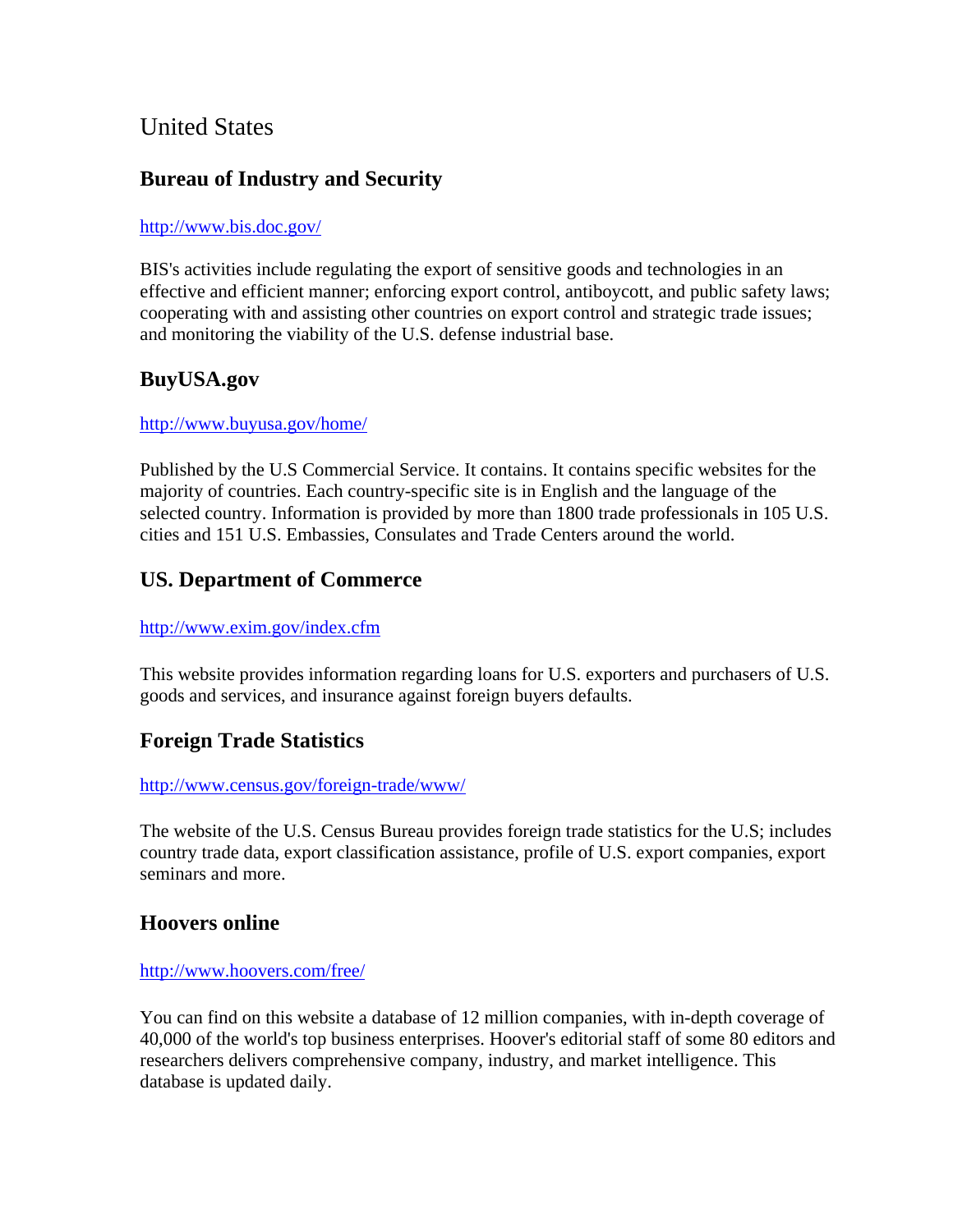# **Library of International Trade Resources**

#### <http://www.litr.com/>

Online service is providing both interactive information access and customized consultation services. The providers have expertise in the areas of antidumping, the textile and apparel quota regime, import and export market research, and economic and statistical analysis.

# **MSU-CIBER (Michigan State University)**

### [http://ciber.msu.edu](http://ciber.msu.edu/)

This website offers hundreds of links to international trade-related sites.

## **MyExports.COM**

#### <http://www.myexports.com/>

MyExports is a public-private partnership of the US Department of Commerce and Global Publishers, LLC. It contains "U.S. Exporters' Yellow Pages" and the "U.S. Trade Assistance Directory". You can also find news and resources.

## **STAT-USA**

#### <http://www.stat-usa.gov/>

This is an important research tool provided by the U.S. Federal Government. It contains the National Trade Database (NTDB), which group both business and economic information in electronic libraries, including trade statistics, overseas contacts, market research reports, daily economic releases, and procurement information. You have to pay an annual fee.

## **Tariff Affairs and Related Matters (USITC)**

### <http://www.usitc.gov/taffairs.htm>

The U.S. International Trade Commission publishes the Harmonized Tariff Schedule of the United States Annotated (HTSA). The HTSA provides the applicable tariff rates and statistical categories for all merchandise imported into the United States; it is based on the international *Harmonized System*, the global classification system that is used to describe most world trade in goods.

## **Thomas Register**

<http://www.thomasregister.com/>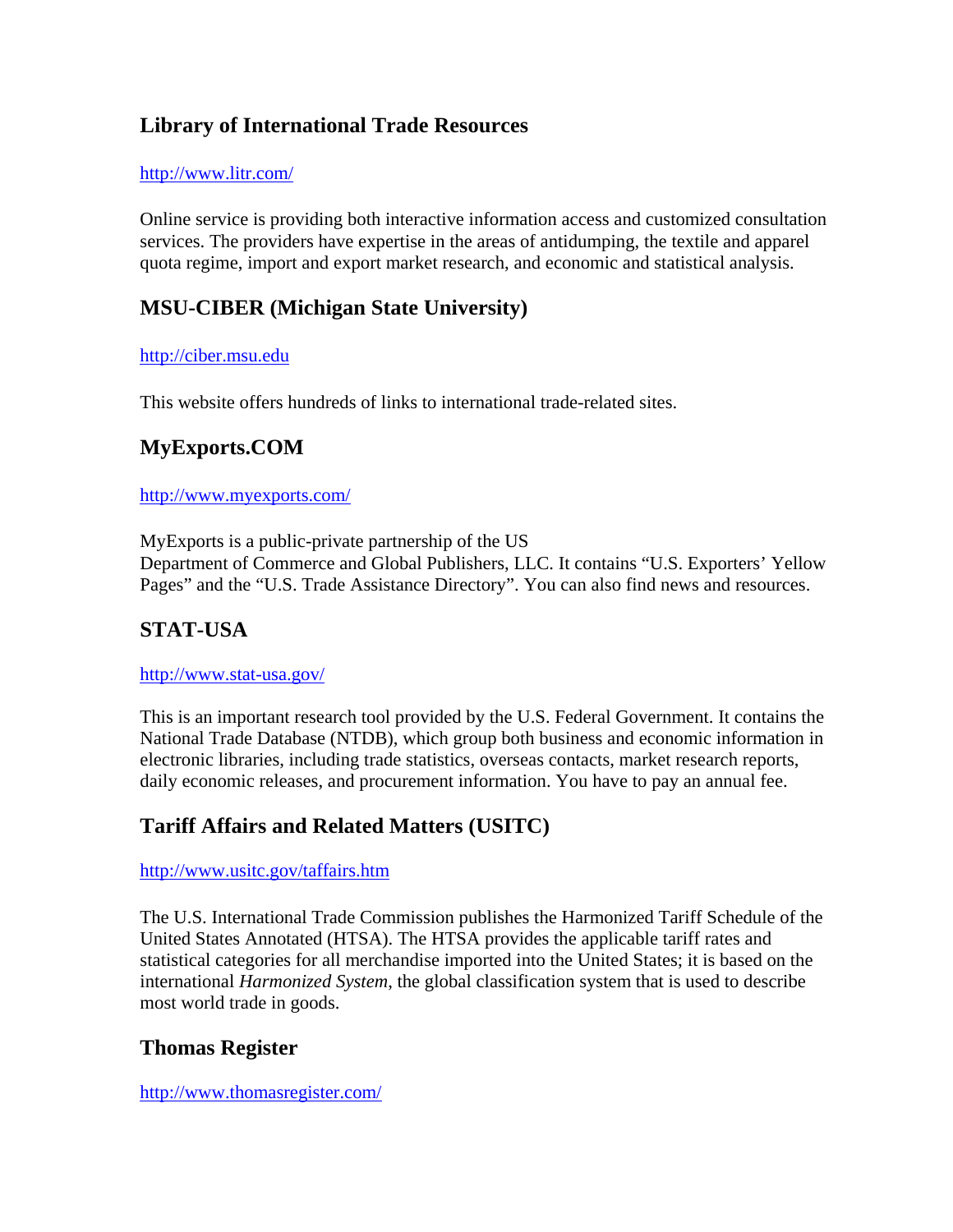Thomas Register will help you to find companies and products manufactured in North America where you can: place orders online, view and download millions of Computer Aided Design (CAD) drawings and view thousands of online company catalogs and websites.

### **Trade Information Center**

#### [http://www.trade.gov/td/tic/](http://www.tradeport.org/)

This website provides information about federal export assistance programs and country market information.

### **TradePort**

#### <http://www.tradeport.org/>

TradePort is a repository of free information and resources for businesses like market research reports or country profile that seek to conduct international trade to and from California.

### **U.S. Department of Commerce**

#### <http://www.commerce.gov/>

This a good gateway for links to all the main agencies and bureau within the department of Commerce.

## **U.S. Government Export Portal**

#### <http://www.export.gov/>

Export.gov is the portal to all export-related assistance and market information offered by the federal government. Here you can find trade leads, free export counseling, or help with the export process.

### **Louisiana State Bar Association**

#### <http://www.lsba.org/>

This is the official website of the Louisiana State Bar Association. The mission of the Louisiana State Bar Association is to assist and serve its members in the practice of law, assure access to and aid in the administration of justice, assist the Supreme Court in the regulation of practice of law, uphold the honor of the courts and the profession, promote the